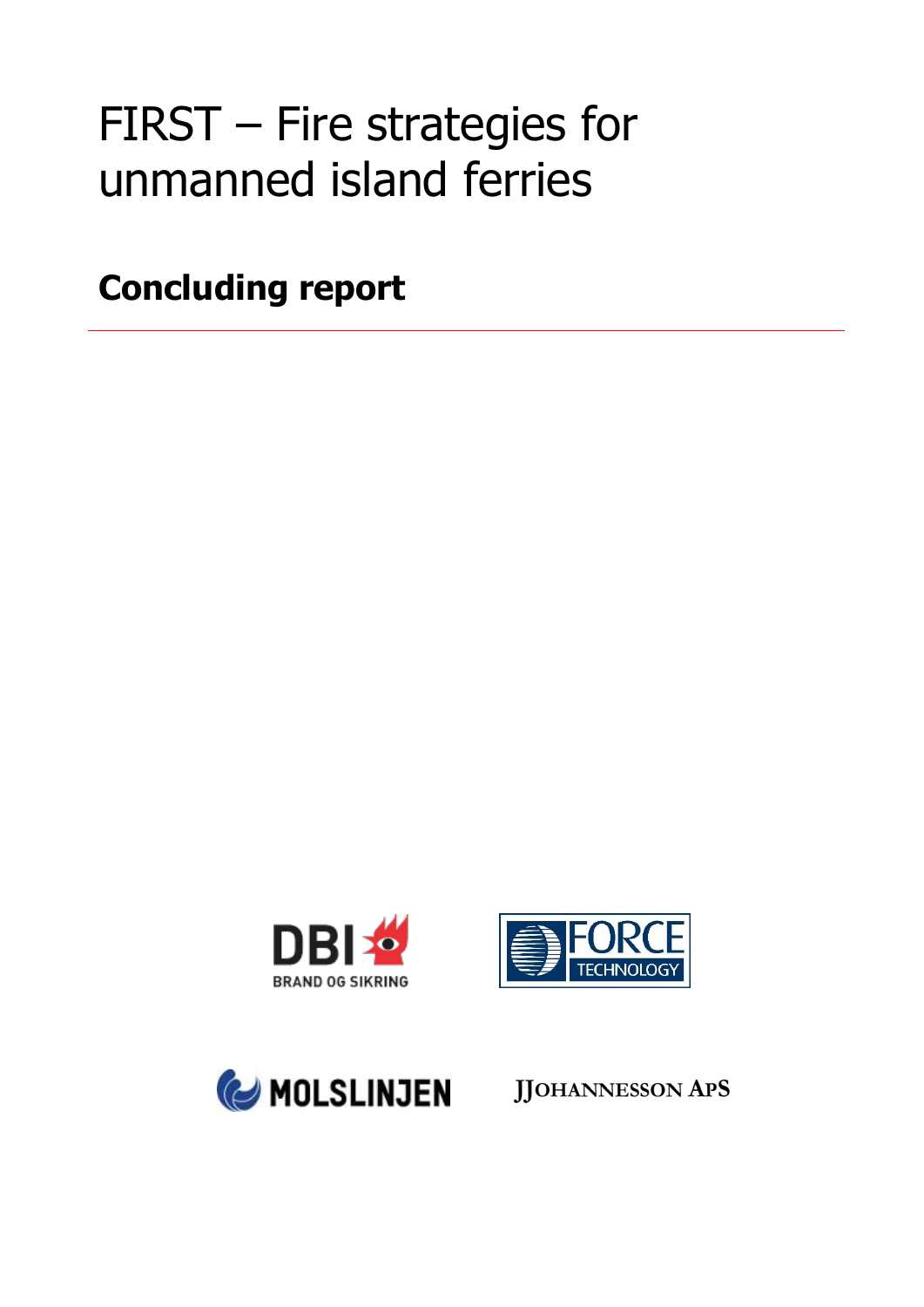

#### **AUTHORS**

Anders Dragsted<sup>1</sup>

Thomas  $Hulin<sup>1</sup>$ 

Frey Callesen $1$ 

Aqqalu Thorbjørn Ruge<sup>1</sup>

Karlis Livkiss<sup>1</sup>

Thomas Koester<sup>2</sup>

Jesper Ejdorf Brøsted<sup>2</sup>

Hans-Henrik Simonsen<sup>3</sup>

Johannes Johannesson<sup>4</sup>

 $1$ DBI – Danish Institute of Fire and security Technology Jernholmen 12, 2650 Hvidovre, Denmark [www.brandogsikring.dk,](http://www.brandogsikring.dk/) +45 36 34 90 00

<sup>2</sup>FORCE Technology Department for Applied Psychology Hjortekærsvej 99, 2800 Kongens Lyngby, Denmark [www.forcetechnology.com,](http://www.forcetechnology.com/) +45 43 25 00 00

<sup>3</sup>Molslinjen A/S Hveensgade 4, 8000 Aarhus C, Denmark [www.molslinjen.com,](http://www.molslinjen.com/)

4 JJohannesson ApS Dalen 12, 3060 Espergærde, Denmark [jjohannesson@mac.com,](mailto:jjohannesson@mac.com) +45 26 39 52 87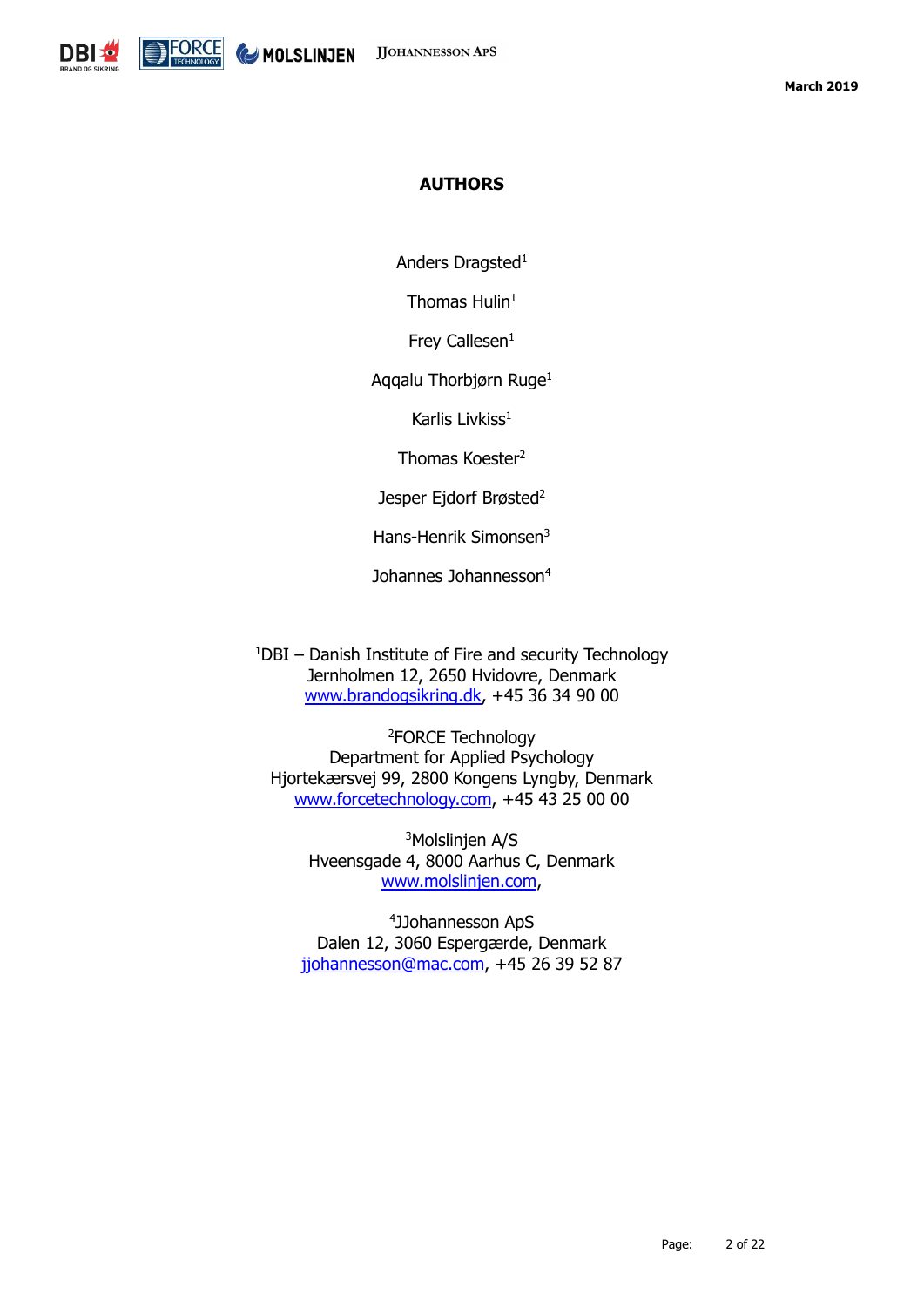

## **Content**

|     | 1 PREFACE                                                                   | 4                       |
|-----|-----------------------------------------------------------------------------|-------------------------|
|     | 2 PROJECT INTRODUCTION                                                      | 5                       |
|     | 2.1 SCOPE                                                                   | 5                       |
| 2.2 | <b>OBJECTIVES</b>                                                           | 5                       |
|     | 2.3 LIMITATIONS                                                             | 5                       |
|     | <b>2.4 STRUCTURE</b>                                                        | $6\phantom{1}$          |
|     | 2.5 PROJECT TEAM                                                            | 6                       |
|     | 3 BASE DESIGN - SØNDERHO II                                                 | $\overline{\mathbf{z}}$ |
|     | 3.1 FERRY SERVICE TO THE ISLAND OF FANG                                     | 7                       |
|     | 3.2 DESCRIPTION OF THE NEW FERRY                                            | $\overline{\mathbf{z}}$ |
|     | <b>4 SUMMARY OF PROJECT FINDINGS</b>                                        | 9                       |
|     | <b>4.1 BACKGROUND STUDY</b>                                                 | 9                       |
|     | <b>4.2 HUMAN FACTORS</b>                                                    | 10                      |
|     | <b>4.3 FIRE SAFETY STRATEGY</b>                                             | 14                      |
|     | 4.4 "HOLISTIC" PERSPECTIVE                                                  | 16                      |
|     | 4.4.1 "HOLISTIC" PERSPECTIVE ON FIRE SAFETY                                 | 16                      |
|     | 4.4.2 EXAMPLE 1 - USE OF THE LIFE RAFTS AS ESCAPE ROUTES                    | 19                      |
|     | 4.4.3 EXAMPLE 2 - THE USE OF FIRE RATED GLASS DOORS AND PASSENGERS REACTION | 20                      |
|     | <b>5 LIST OF APPENDIXES</b>                                                 | 22                      |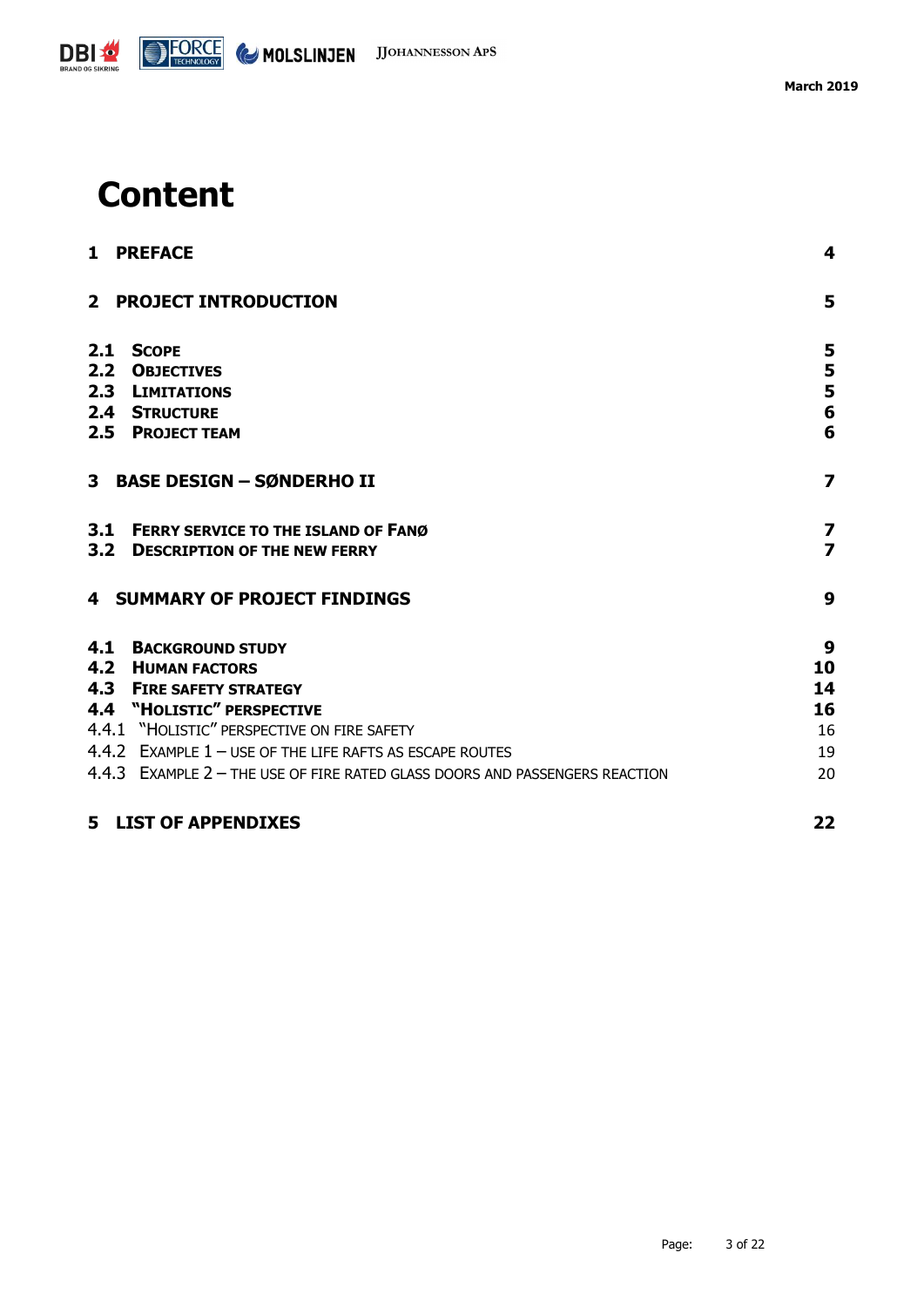

### <span id="page-3-0"></span>**1 Preface**

This document presents the project "Fire strategies for unmanned island ferries" and gathers the main findings. Based on these findings, an approach to designing the fire safety strategies for such ships is proposed.

The full extent of the project work is detailed in a set of annexes presented at the end of this document. The reader is directed there for further information and details.

The project was led by the Danish Institute of Fire and Security Technology (DBI) and had FORCE Technology, Molslinjen A/S, and JJohannesson ApS as project partners.

The project partners wish to thank *The Danish Maritime Fund* for generously supporting the project.

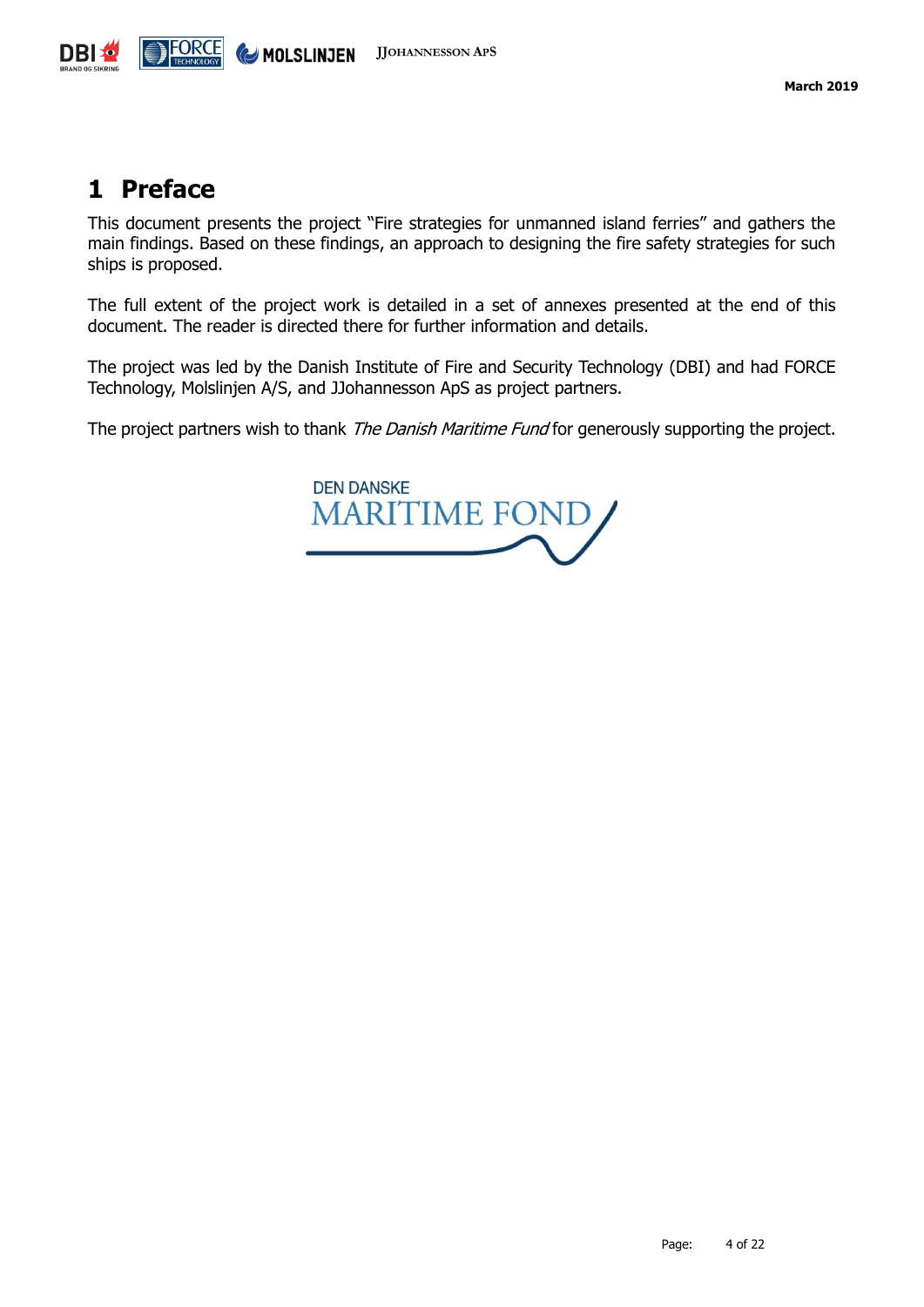## <span id="page-4-0"></span>**2 Project introduction**

#### <span id="page-4-1"></span>**2.1 Scope**

This project is concerned with exploring the implications of autonomy in the context of fire safety on board small passenger ferries. When the topic of autonomy is debated, discussions focus on technical considerations such as situational awareness, connectivity, or communication; legal considerations to adapt current laws to the new situation autonomous shipping would create; safety considerations such as piracy, hacking, or collision avoidance. There is little to no consideration of the issues relating to fire safety.

Fire may not be the primary technical challenge to develop autonomy for ships; it may however prove to be a major challenge to enable the implementation of this technology. Fire remains one of the most feared issues on board ships, threatening crew, passengers, and cargo.

In the context of small domestic ferry routes, there can be strong economical competition and large operational costs, making the use of autonomous ships an interesting potentiality. The main challenge becomes providing the right level of fire safety to the passengers when limited number of crew is present on board.

As a result, the project will focus on the two main tracks of technical aspects and human factors. The human factors part of the study provides the settings and design constraint around the operation of the ship. The technical part integrates the data from the human factor part in order to design a fire safety strategy optimised for the given operational model of the ship.

This ultimately translates into suggestions for a fire safety strategy suited to a ferry designed for autonomous operation.

The project is based on an actual ferry design provided by Molslinjen A/S and Jjohannesson ApS. This design is Sønderho II, the replacement ferry for Sønderho, currently in service between Esbjerg and the island of Fanø in Jutland.

For this specific ferry and given existing operational and technological constraints, it was hypothesised that an achievable level of autonomy would be to have one crew member on board holding the position of Master.

#### <span id="page-4-2"></span>**2.2 Objectives**

The objectives of the projects are to:

- Highlight the challenges and investigate the meaning of fire safety in the context of small autonomous passenger ferries
- Propose a fire safety strategy adapted to the level of autonomy decided for the given ship
- Review existing technology usable for fire safety on board small autonomous ferries and the market actors providing this technology
- Investigate challenges related to human factors for small autonomous passenger ferries

#### <span id="page-4-3"></span>**2.3 Limitations**

The project is framed by the specific requirements relating to the design of the ferry Sønderho II for which details will be provided in Section [3.](#page-6-0) As a result, some of the findings and recommendations may not be extendable to other projects.

The project is dependent on the level of knowledge available at this point in time. New data is created in the course of the work, but additional work on specific issues is necessary. This concerns scientific work, approval procedure with flag state authorities, or technology development.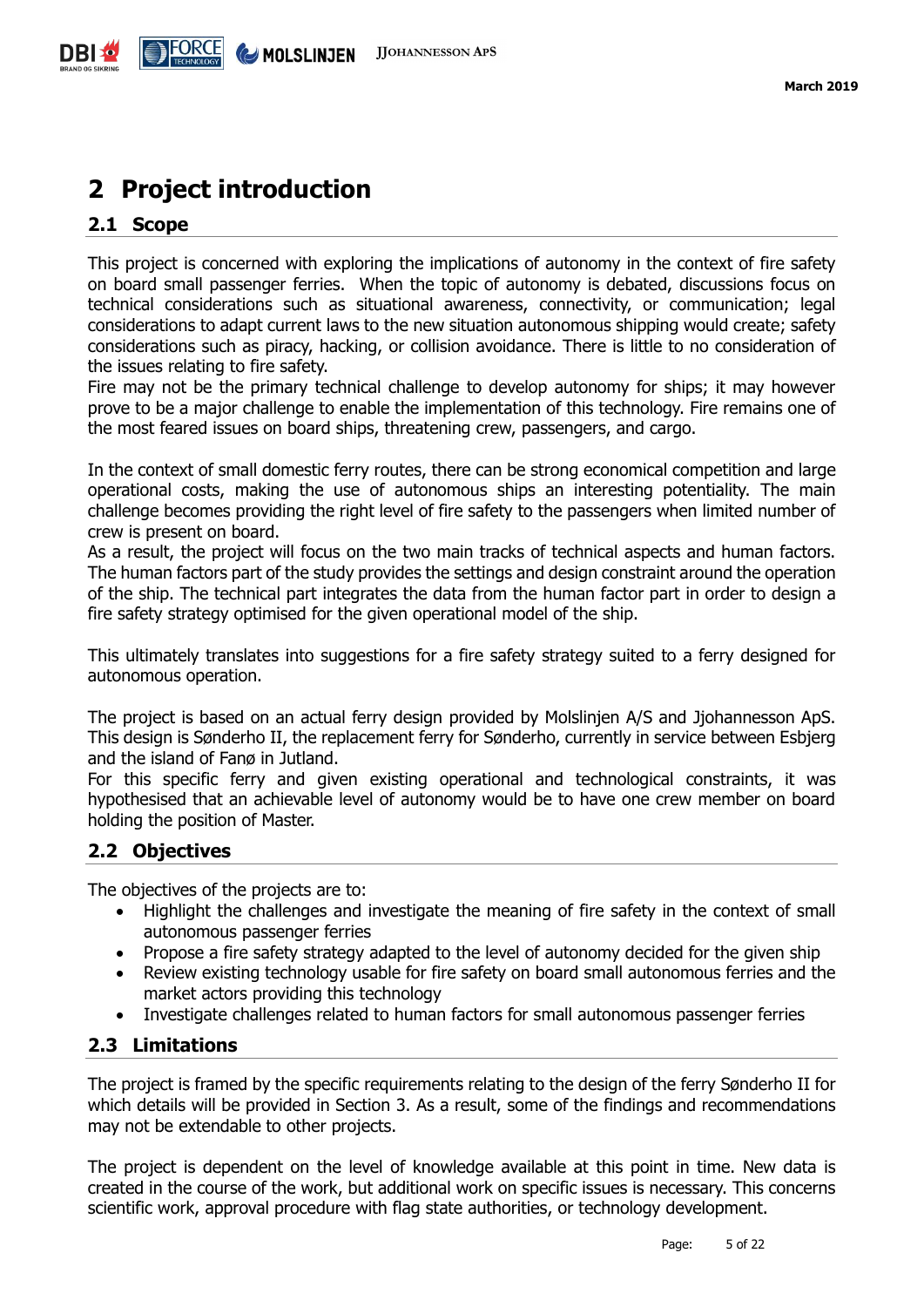

Some of the findings should be taken as suggestions or indicators of certain trends, rather than actual scientific evidence. Specific items are highlighted in the body of the report.

Legal considerations related to the technology and implementation of the technology discussed herein are not included in this study. Similarly, no cost-related study was performed. This project explores only technical feasibility.

#### <span id="page-5-0"></span>**2.4 Structure**

The project consists of three main parts.

The first part is a review of available technology for application in the context of fire safety on board autonomous ships, existing projects concerned with autonomy for ships, and an overview of guidelines and regulations. It is reported in Appendix 1.

The second part is focussed on human factors. It consists of a field study, desk research, and an empirical case study investigating the personality of the Master. It aims at exploring the implications of autonomy on passengers, their relation to the fire safety strategy, and the requirements placed on the Master. The study is presented in Appendix 2.

The third part concerns the fire safety strategy as such. It consists of a hazard identification, a risk analysis, and the associated fire safety design of the ship following a performance-based philosophy. It explores the roles allocated to the Master and to the ship as a system with respect to fire safety. It promotes a strategy of early detection and quick action. The study highlights the necessary technology to achieve the safety objectives. The study is presented in Appendix 3.

#### <span id="page-5-1"></span>**2.5 Project team**

The project team consisted of:

- Ship owner
- Naval architect
- Human factors specialists and psychologists
- **Anthropologist**
- Fire safety engineers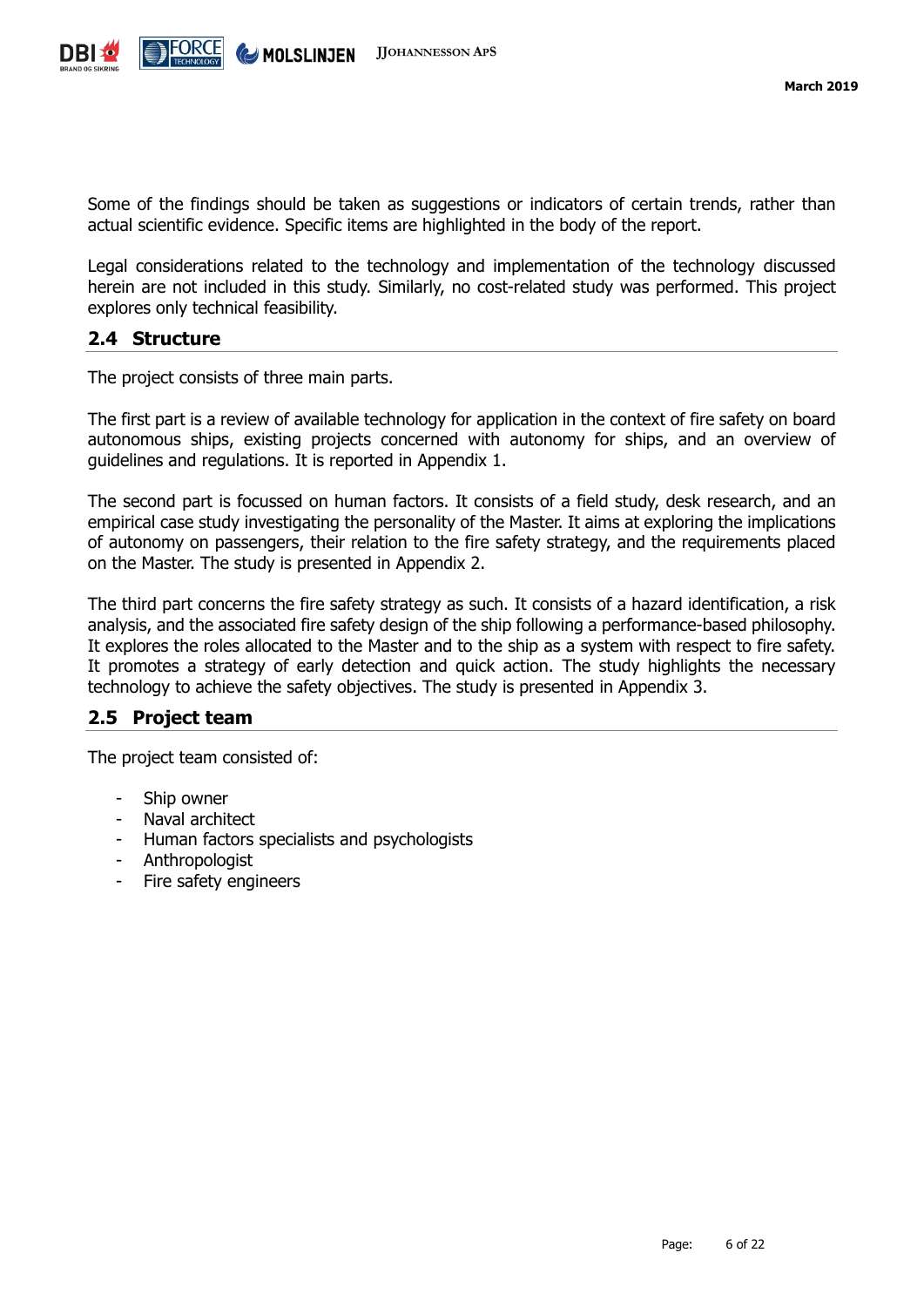

## <span id="page-6-0"></span>**3 Base design – Sønderho II**

This section presents the base design of the ship and the ferry service associated with its operation.

#### <span id="page-6-1"></span>**3.1 Ferry service to the island of Fanø**

The Danish island of Fanø is located 1.3 nautical mile (nm) of the mainland of Denmark close to Esbjerg, the fifth largest city in Denmark. The island has a population of 3345 inhabitants, and it is situated in the UNESCO World Heritage Site Wadden Sea. The island is a popular place for recreation tourism, and in the summer high season the population increases by a factor 10. With an everincreasing public interest for the unique nature and speciose wildlife of the island and the Wadden Sea area, the island is popular for recreational visits. The sensitive area surrounding the island is a protected nature reserve under Natura 2000.

The ferry company Molslinjen A/S operates the ferry service, under the local brand Fanølinjen. Being the only ferry service to the island of Fanø and therefore an indispensable backbone of local transport infrastructure, the route has more than 30,000 departures annually, carrying more than 1.75 million passengers, 390,000 cars, and 11,000 busses and trucks. Currently the ferry service is operated by 3 vessels, i.e. 2 RoPax ferries (M/F Meja and M/F Fenja with max. 395 pax and 35 cars each) and 1 passenger ferry (M/B Sønderho, 163pax). The route has a distance of approx. 1.33 nm for a crossing time of 12 minutes and a harbour stay of 8 minutes. The ferry service has a public service obligation of providing an overnight emergency service to the island.

#### <span id="page-6-2"></span>**3.2 Description of the new ferry**

#### **General layout**

The ferry is to operate as a passenger day ferry for the transportation of passengers, ambulance, bicycles etc. in domestic national traffic on the route between Esbjerg and Fanø. The Danish authorities define this operation as sea area category D.

The ferry will have a capacity of 155 persons (150 passengers and 5 crew members). An open deck will be available for the ambulance service and/or bicycles. For the sake of the present study, it will be assumed that the crew is reduced to only 1 Master. The fire safety strategy will be designed accordingly.

The ferry is designed as battery driven with electrical motors, without any exhaust or other discharge other than sewage to ashore. The design choices ensure minimum usage of electrical power: LED lights for lighting, electrical automatic door where needed, heat pump for heating or cooling purposes etc.

The stem is shaped so that the land ramps in Esbjerg or Fanø fit the vessel enabling the ambulance to be driven in and out. The open deck is 10 m long and approx. 3,5 m wide and arranged as a flexible deck for both ambulance and/or bicycle parking. Bow operation is electrical.

The wheelhouse sits on top of the accommodation spaces and is lifted up to provide the navigator with nearly 360° view.

The Ferry is arranged with 3 decks:

- Deck no.1 Tanktop: extends to collision bulkhead forward, comprises machinery and electrical spaces, tanks and void spaces.
- Deck no.2 Main Deck: area for passenger accommodation, open deck fore and aft.
- Deck no.3 Open deck: for passengers and wheelhouse.

The hull includes integrated tanks for freshwater, sewage, and dry tanks.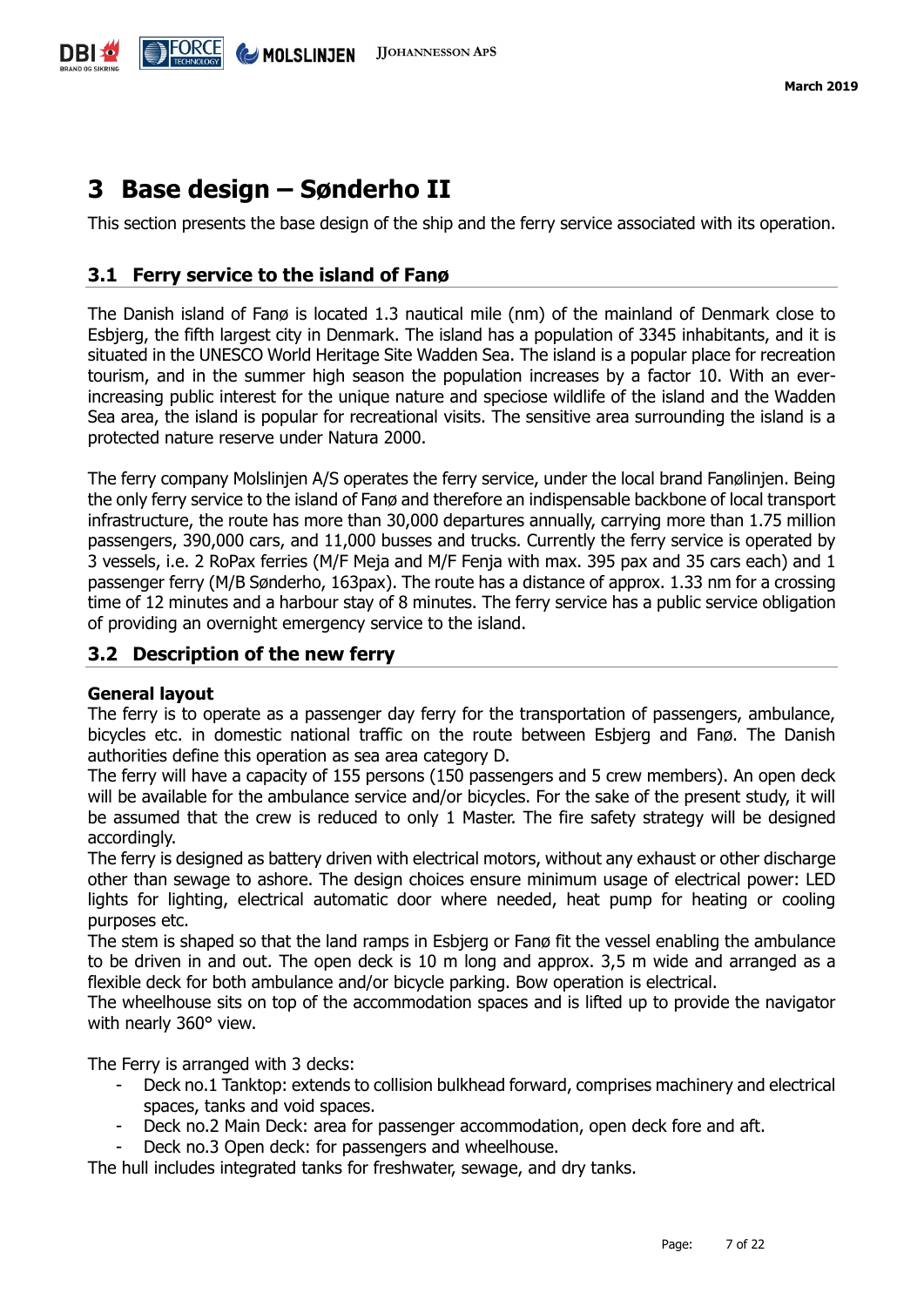

#### **Machinery spaces**

The propulsion machinery is electrically driven, with energy supplied by the battery system. Shore connection will enable vessel charging during harbour stay. One Azimuth thruster and one bow propeller make the propulsion system. They are both controlled by variable speed drive.

#### **Passenger spaces**

The passenger facilities are located on the main deck with open deck areas fore and aft and on top of the passenger cabin. Access in through the land-based ramp in the two harbours. The vessel provides public space for all passengers including seating arrangement for approx. 75 passengers. The public spaces also include two restrooms and one restroom accessible to wheelchair users. The interior of the ferry is designed for the intended shuttle service based on combined seating and standing arrangement for the passengers, laid out for easy maintenance and easy cleaning. The interior will be furnished in accordance with contemporary Scandinavian/north European ferry style standard.

#### **Crew spaces**

The crew space is located in the wheelhouse.

#### **Safety**

Assembly stations for passengers including entrance for MES evacuation systems is located within the passenger saloon.

#### **Environmental footprint**

The vessel is designed with high energy efficiency and low environmental footprint.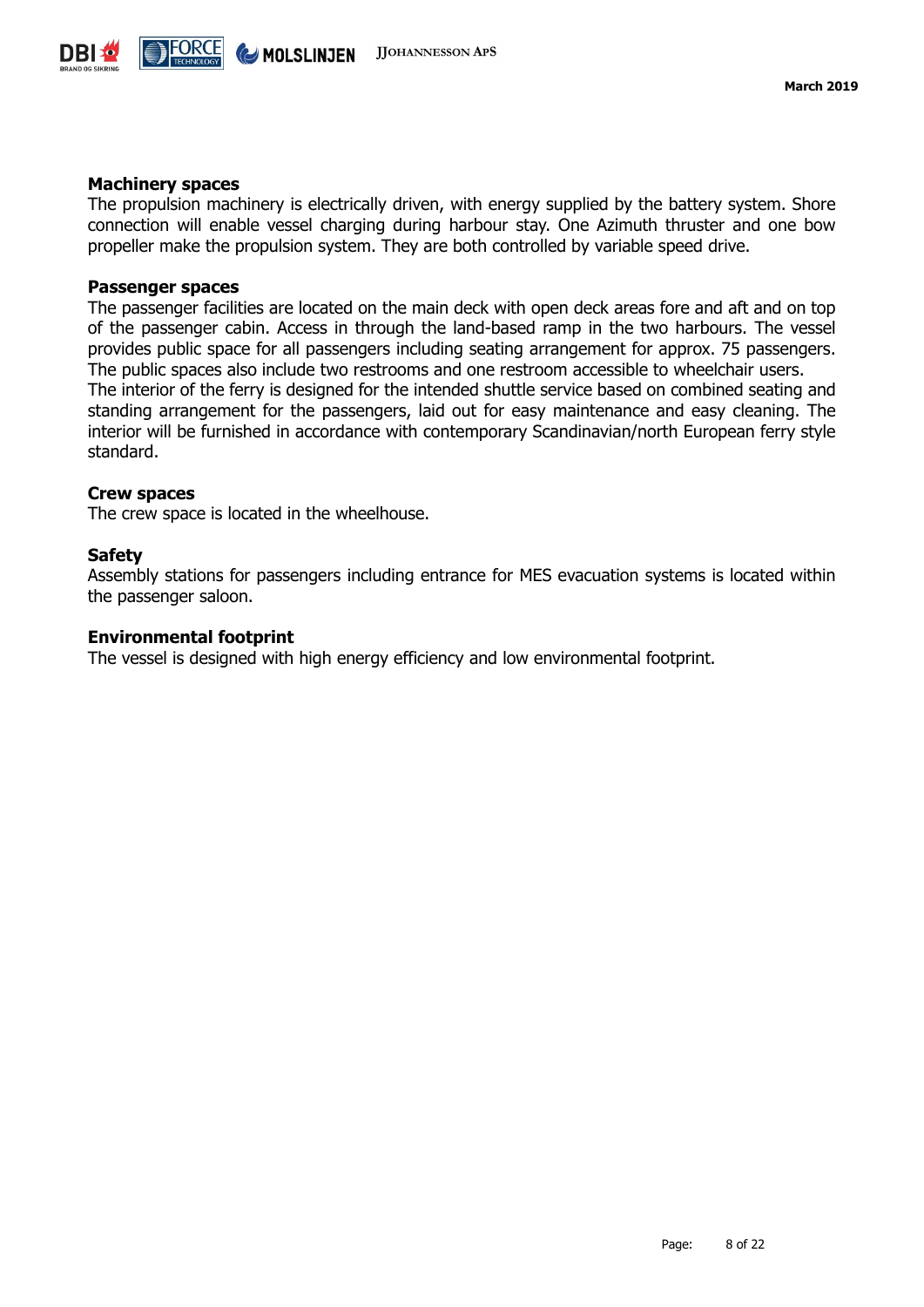## <span id="page-8-0"></span>**4 Summary of project findings**

This section presents the main findings of the project. The details are available in the relevant appendixes.

#### <span id="page-8-1"></span>**4.1 Background study**

This section summarises the findings from Appendix 1.

The concept of autonomy is very much a question of definition. Autonomy does not necessarily mean unmanned – you can have autonomous vessels that are crewed. Autonomy can refer to the entire ship, but also to certain specific processes or under certain operational conditions.

There are currently several definitions of autonomy from various class societies, scholars, authorities (including the IMO). All these definitions are different, however, what they have in common in that autonomy has various levels and can apply to various system and operating conditions (see first paragraph).

The concept of manning will change with the development and implantation of autonomous seafaring; either with reduced crew sizes, periodically unmanned bridge, remote operations, and shore control centers.

Training and educational requirements for shore-control personal is currently unknown and under debate within the industry. It will probably in the early state of implementation not differ much from current standards, however, with the introduction of more software based solutions this might be subject to change over time.

There are currently no international rules specifically governing autonomous marine vessels. The IMO has started a drafting exercise and is currently working on this. It is, however, unlikely that any new rules or changes to current rules will happen within a decade.

Passenger ships operating solely within Danish territorial waters will have to abide by the DMA's Declaration D. This declaration does not specifically address autonomous seafaring, however, when operating solely within territorial waters, vessels does not need to comply with IMO rules. Consequently, the general tendency within the industry is to test various forms of autonomous operation within territorial waters under their current rules. Additionally, it is the position of the DMA and many actors in the industry that there is room within the current ISM codes to operate with various degrees of autonomy.

In anticipation of autonomous ship designs, class societies have formalised guidelines that describe necessary steps or principles to follow in order to get such designs approved. The guidelines deal with issues like navigation, structural integrity, and most of the all how to ensure safe operation when certain processes are "automated". The guidelines all vary to some degree; however, they all share the common traits of autonomy being defined in degrees or levels, and being applicable to certain procedures or operating conditions.

There are several major developers and suppliers of autonomous systems. Kongsberg is one of the marked leaders within the category being involved in several high profile projects, including the Yara Birkeland. Likewise, Rolls-Royce and Wärtsilä has both invested heavily within the field and has tested autonomous system on full-scale vessels to various degrees.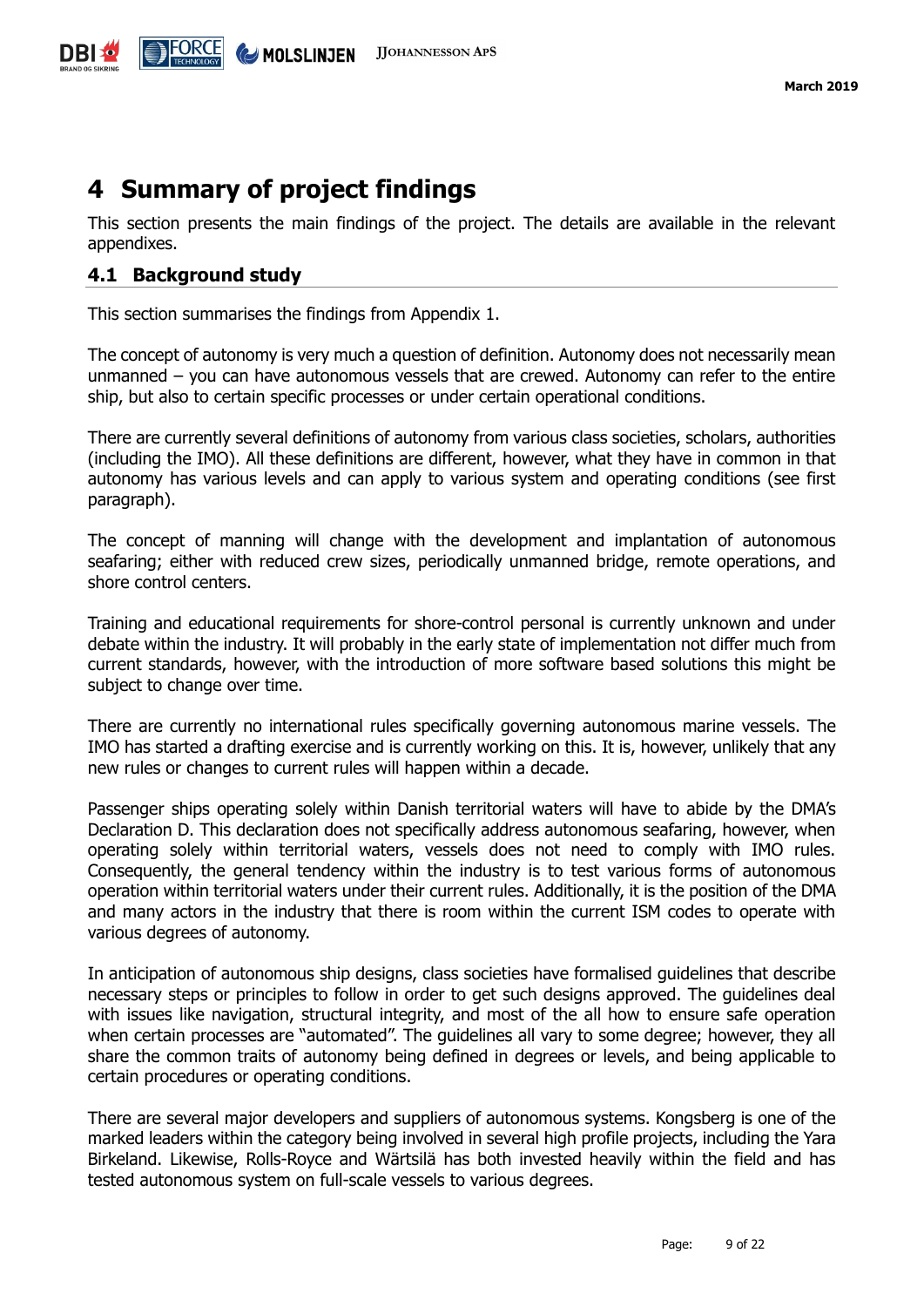

The state of the technology is rapidly changing and is constantly under development. While this development and maturing of the technology is necessary, it is the position of the DMA that safe seafaring with autonomous is actually plausible within the right operating conditions and usescenarios at the current state.

Generally, the DMA is positive towards the development and operation of autonomous vessels within Danish waters. Although there are no specific Danish rules governing and guiding the development of such vessels, it is possible to operate under declaration D with the right approval from the DMA.

Due to the current state of the rules and regulations concerning autonomous vessels, it is likely that most of projects in the near future experimenting with autonomy will be concentrated in strictly national waters.

To operate with some level of autonomy under the current rules, the approval process is highly dependent on operational conditions and specific parameters of the given route. Therefore, decisions regarding technical solutions, design, operations, and manning etc. should all be based on these parameters.

To obtain approval for any vessel, regardless of the technology used, equivalent safety must be documented according to the existing rules. This can be mitigated through 1) alternative design, or 2) operational changes. Alternative design is to prove and document that the design is as safe, or safer as a traditional vessel with full crew. Alternatively, operational changes can be made to mitigate concrete use-cases and thereby enable use of autonomy for specific roles or in specific use-cases.

Regardless of a given use-case and autonomy level for a given vessel, there must always be a designated responsible master. This means that if the vessel operates under full autonomy, a shorebased control must be ready and available to take control of the ship and be legally responsible for safe navigation. A designated person ashore will not be sufficient in case of a vessel operating under full autonomy.

The DMA was positive towards the notion of having stewards on board ferries operating under some form of autonomy. Alternatively, the concept of super users (users with special training) is also currently viewed as a possibility for certain use-scenarios and operating conditions.

#### <span id="page-9-0"></span>**4.2 Human factors**

This section summarises the findings from Appendix 2.

#### **The Master's personality: the optimal profile for (semi-) autonomous ferries**

As presented in Appendix 2, our personality greatly influences the way we perform our job and in the case of a master holding a safety critical job it is important to be aware of just how his or her personality (and mental abilities) could influence the performance. We recommend using the assessment tool provided by Hogan Assessment, including The Hogan Personality Inventory, Development Survey and the Safety Report. This test battery identifies a person's strengths and shortcoming with respect to safety related competencies using research-based correlations between these (individual levels of) competencies and the risk of being involved in incidents and accidents when holding a safety critical job. Also, the battery aims to predict a probable pattern of reaction from the master with respect to what is known as either a fight, flight or freeze reaction to eg. very stressful situations.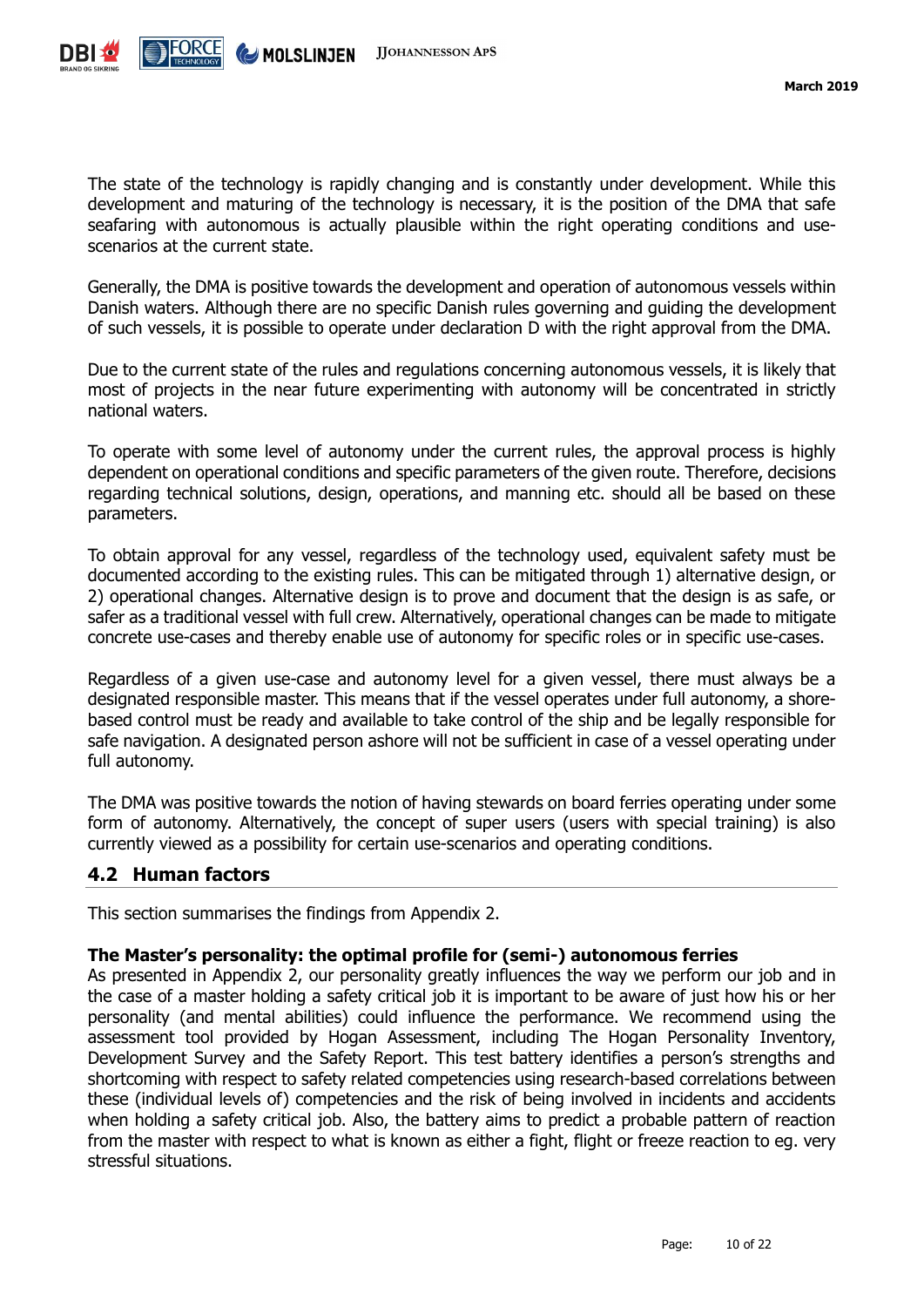

On top of the personality assessment, we also recommend assessing the master with an additional tool, the APRO+ test, which generally aims to predict the level of training needed by the tested person, when he or she needs to adapt to new knowledge, new technologies and new procedures. The APRO+ also measures the person's correctness-priority which shows whether the person places correctness over speed or the other way around, when solving tasks/performing the job.

Psychological assessment in this context aims to predict the performance of a person in a safety critical job, using correlations and/or comparisons with norm groups etc. Of course, these predictions are based on probabilities, hence not "bullet-proof". However, as described in the heading further below, both the Hogan personality-based results and results from the APRO+ mental ability test, can be very useful when tailoring training and further education into a safety critical job.

One thing is training and further education of an already employed master. Another is recruiting new masters. Assessment tools alone cannot solely provide an answer to the question of which profile to hire, but as shown in appendix 2 the recommended tools could very well provide useful input to decision makers, when it comes to identifying which candidates have optimal (safety) profiles as a starting point.

Familiarity with appendix 2 will supply the reader with details, but it summarises an optimal profile like this:

- Personalities with scores on the Hogan Safety report in the yellow/green areas. However, a few red scores should not be a criterion for exclusion. The person might be well aware of his or her possible shortcomings and might also be very good at compensating for them.
- If the candidate reveals one of the mentioned derailer patterns (flight, fight or freeze), the fight pattern seems to be the least problematic. The fight pattern indicates readiness to act, which might not be the case with a freeze pattern. The flight pattern could mean communication – say, with passengers in a critical situation – is slow or even absent.
- The mental abilities should preferably be as high as possible; however the most likely applicant has an average level of mental abilities which can easily suffice. In any case, it is relevant to look at scores (aka probable abilities) within the different sub-tests managed, checking for extreme (low) scores, which indicates cognitive or perceptual shortcomings. Also, it is recommendable that a candidate's correctness-priority is in favor of correctness over working speed, due to the safety critical nature of the job.

#### **The optimal training of the master based on the safety profile**

The best outcome of a personality assessment is concrete consultancy of what to do about the results. The recommended assessment tools use personality as a central factor in predicting safety behavior, however, personalities are not easily changed. However, the right training can provide the person in question with the right tools to compensate for shortcomings. Personal safety profiles provide a picture of the master's strengths and possible shortcomings when performing the safety critical job. A job that might involve periods of extreme mental workload, important and complex decisions and prioritisation in relation to safety and compliance with procedures. Instead of a "one size fits all" model, we recommend a tailormade type of training, based on the person's safety profile. The safety profile can be seen as the "diagnosis", the training as the "treatment". Focus in this "diagnosis-treatment" regime is the psychology of the individual master. The master should therefore be supervised by experienced psychologists with considerable and practical knowledge of the work on board a ship. The training must include concrete techniques and strategies for the master to use in order to compensate for his/her individual challenges and possible shortcomings as indicated in the safety profiles and its identifications of the master's levels of safety competencies. As a proposal, appendix 2 outlines a specific course with the objectives listed below: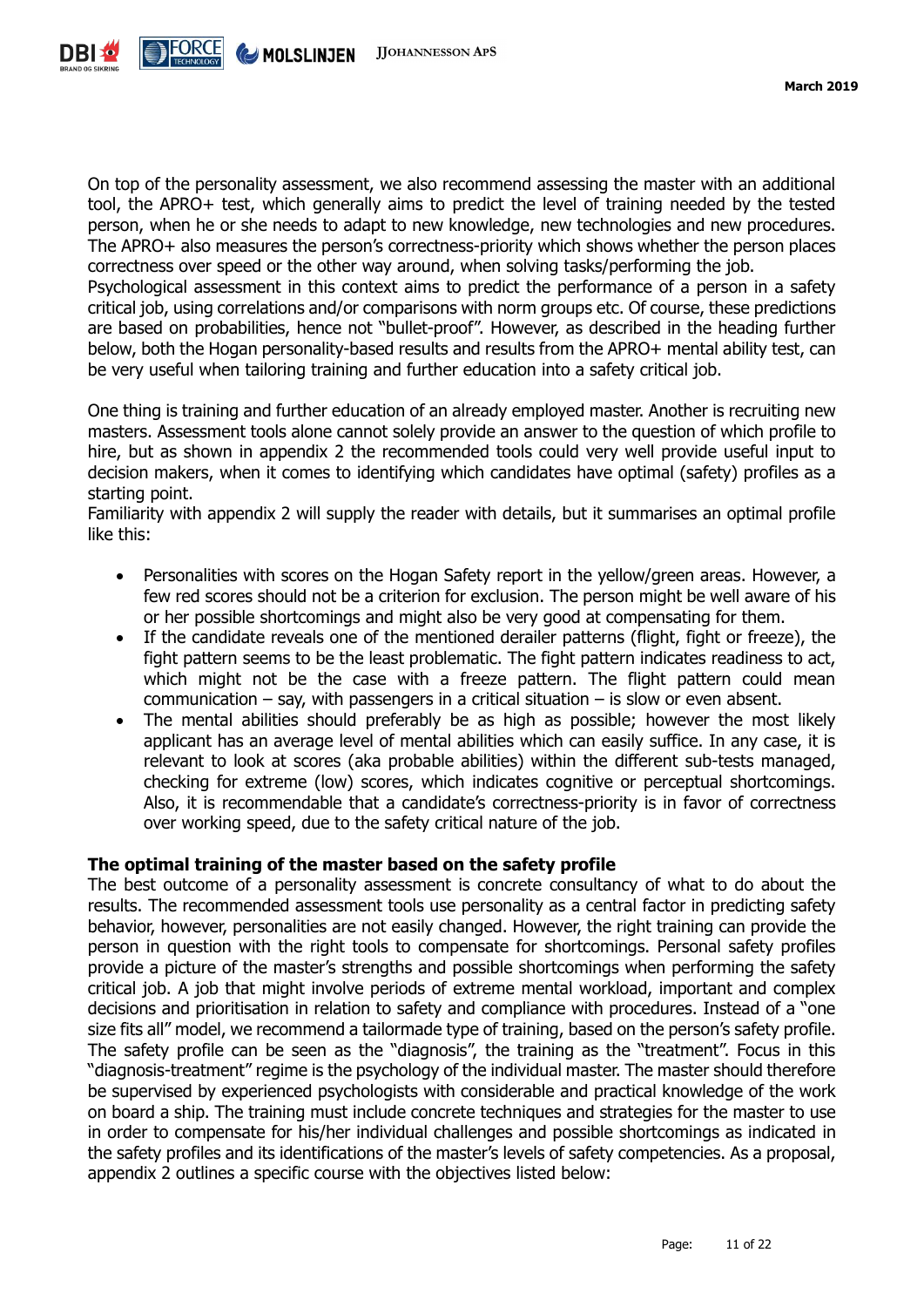

Objectives of the course

At the end of the course, the master must be able to:

- Identify relevant issues in relation to psychological profiles
- Identify relevant psychological patterns of behaviour in him-/herself and others
- Choose relevant techniques and strategies and apply them with the desired effect in the actual situations

in relation to situations in the daily operations.

The master must also have gained a basic knowledge of:

- The correlation between personal profile, behaviour and safety
- Causes of varying performance and behaviour in each person over time
- Causes of different persons' differences in performance

#### **Recommendations based on the field study among passengers**

Appendix 2 also presents on field study among passengers onboard the current ferry crossing Esbjerg-Fanø. The purpose was two-fold:

- Collecting information about the perception of safety and attitudes towards safety among the passengers using semi-structured interviews.
- Collecting data as supporting information concerning the visual attention towards safety signs and safety information among the passengers. Data collection was done wiht eye-tracking recordings.

The field study provided notable clues as to how some passengers might react e.g. in emergencies and from observing the visual attention among a small sample of passengers, it became relevant to suggest a way of informing the passengers about safety, shown in the table below concerning preride.

The main conclusions and recommendations from the field study:

- Generally, passengers seem not to pay much attention to safety signs and safety equipment, probably due to "not worrying" about their own safety on "this short crossing". The apparent disinterest should be kept in mind when designing attempts to control passenger behaviour in case of emergencies (such as signs and PA announcements). Procedures must not rely on safety competencies among passengers alone, since these are likely not to be adequate.
- The overall attitude among the passengers towards an (future) unmanned ferry was the same as with the current ferry: No significant resistance based on safety concerns towards using such a ferry, mainly "because the crossing time is so short and the shallow water" at the crossing
- Most of the passengers clearly expected some sort of direct communication line with people on land. A call button to be used in case of fire, etc. We recommend this call-button feature installed with a direct line to professionals familiar with the specific ferry and all of its features, including the safety equipment.
- Some passengers (of all ages) demonstrated some concerning attitude when it comes to an imagined scenario where smoke and even fire occurs on an unmanned ferry. They simply consider jumping overboard. Of course, this imagined reaction might be quite different in a real-life situation. However, the passengers seemed confident that they would be able swim ashore – a confidence we do not share. We recommend different precautions to prevent the situation of man over board on top of a fire or another emergency:
	- $\circ$  To deliver safety information specifically addressing this identified tendency among passengers, urging people not to jump overboard even though it might be "their instinct" to do so.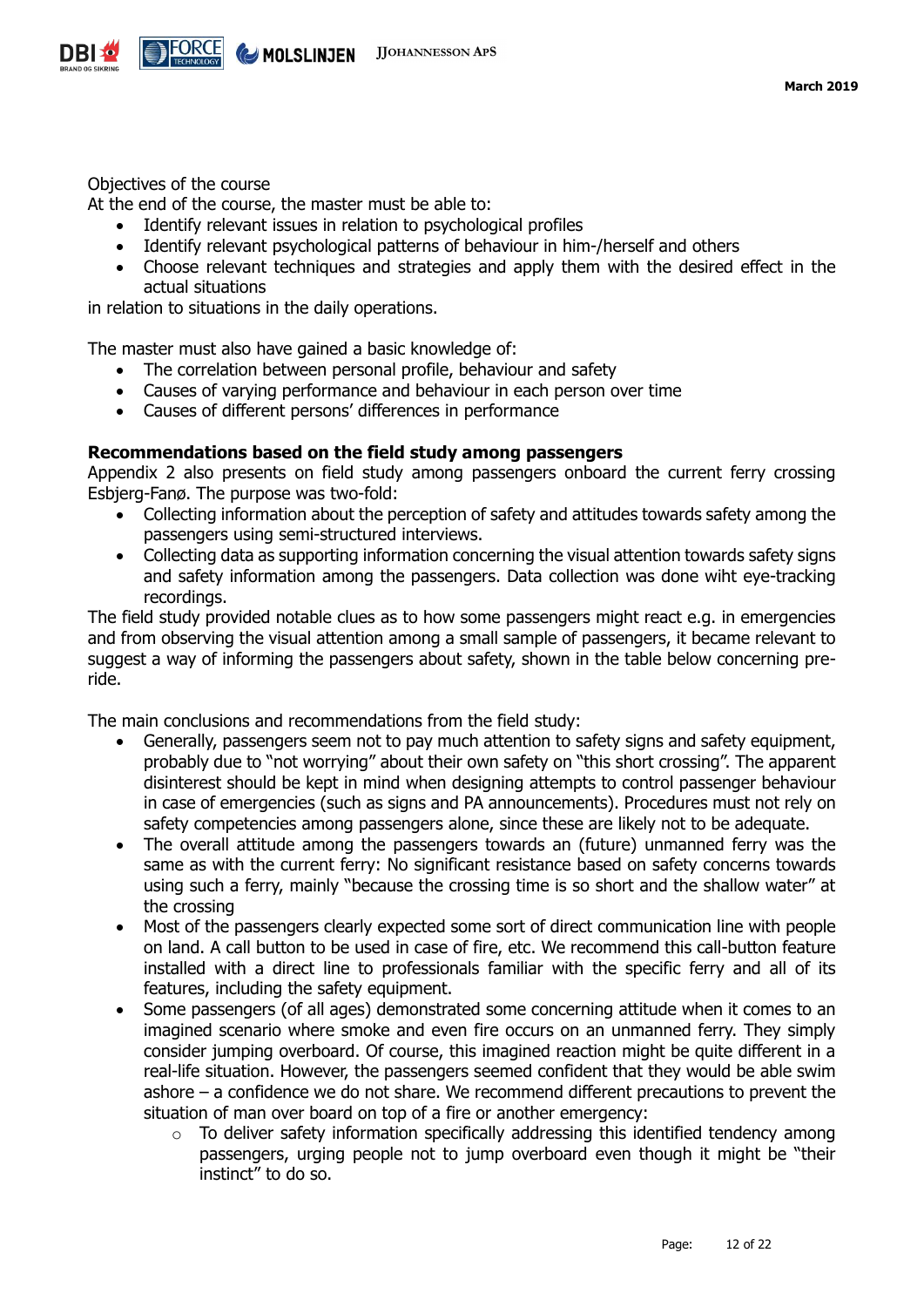

- $\circ$  Provide passengers with a clearly visible safe escape in the form of a life raft (even though the life raft is not strictly necessary from an evacuation perspective – the ferry being "its own life raft")
- We noticed that that very few of the interviewed passengers spontaneously mentioned that in the case of an emergency, they would try to help other passengers in need of assistance. Of course, had we asked people if they would help someone in need, they would probably answer yes  $-$  but it was not an imagined behaviour they spontaneously brought up themselves. We therefore recommend mitigating this issue as part of the ferry's general safety information and through PA announcements like: "in the unlikely event of an emergency, please make sure to help children, elderly, disabled and injured fellow passengers in need of assistance".
- Based on our observations on site and the supportive information obtained via eye-tracking, we conclude that passengers do not pay much attention to safety signs or safety equipment (partly due to the general notion of feeling safe onboard and partly due to embarkment activities like parking the bike, finding a seat, etc.). This leads us to recommend an additional strategy to signs onboard following the task of providing safety information to passengers: The strategy of using the pre-ride to prepare passengers for safety onboard. The recommendations given in appendix 2 are summarised in [Table 1.](#page-12-0)
- <span id="page-12-0"></span>Table 1 – Summary of recommendations for the pre-ride as given in Appendix 2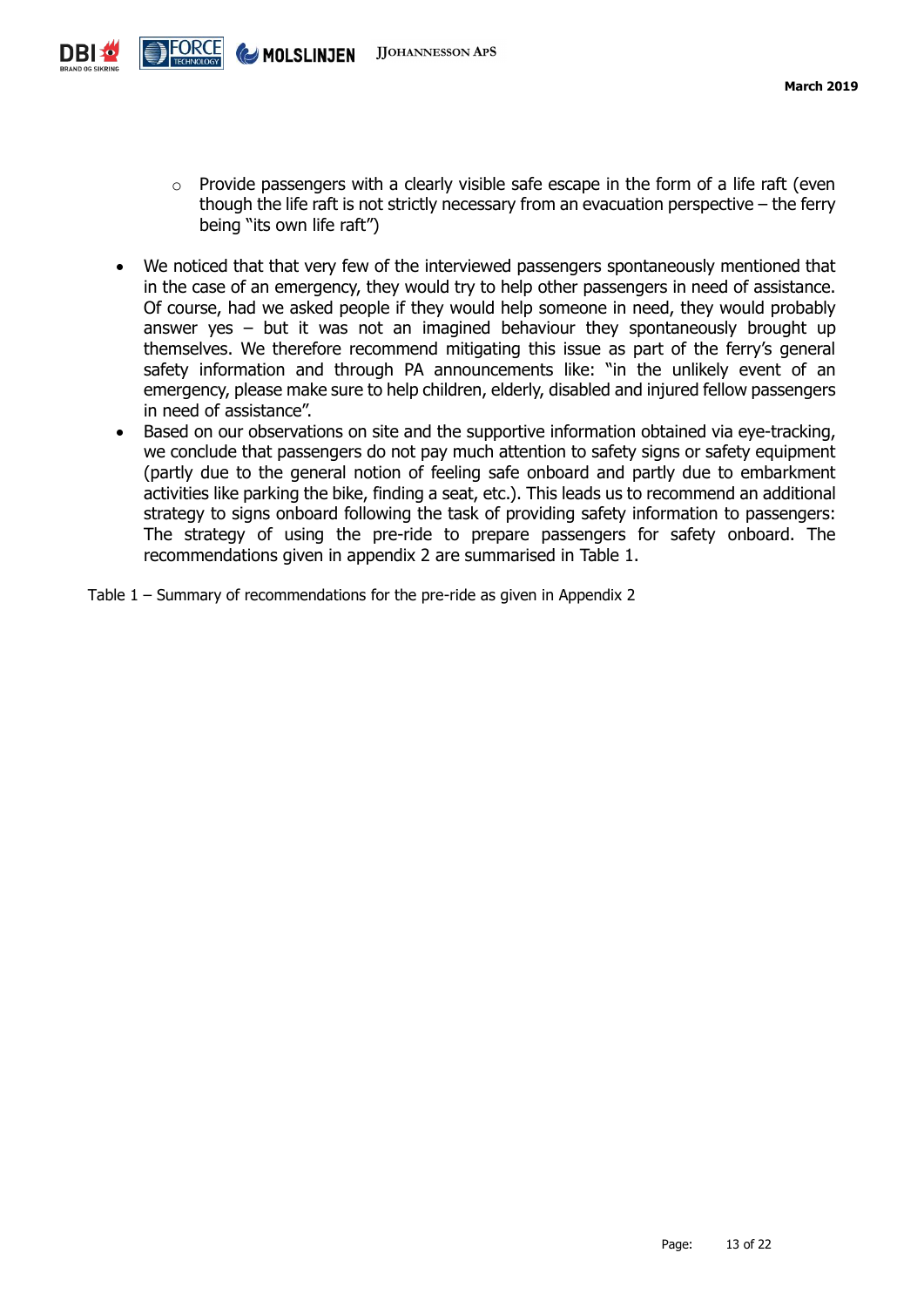

| <b>Phase of travel</b> | <b>Recommendation</b>                                                                                                                                                                                                                                                                                                                                                                                                                                                                                                                                                                                                                                                                                                                                                                                                                                                                                                                    |  |
|------------------------|------------------------------------------------------------------------------------------------------------------------------------------------------------------------------------------------------------------------------------------------------------------------------------------------------------------------------------------------------------------------------------------------------------------------------------------------------------------------------------------------------------------------------------------------------------------------------------------------------------------------------------------------------------------------------------------------------------------------------------------------------------------------------------------------------------------------------------------------------------------------------------------------------------------------------------------|--|
| Arrival at terminal    | Upon arrival at the terminal, passengers should be primed with<br>"safety thinking" through signs and directions. For example: The use<br>of different path ways through the terminal area for passengers with<br>prepaid tickets and passengers who need to buy tickets.                                                                                                                                                                                                                                                                                                                                                                                                                                                                                                                                                                                                                                                                |  |
| Waiting                | While waiting at the terminal (area), passengers should be primed<br>with "safety thinking" through information and announcements, e.g.<br>PA-messages like "never leave your belongings unattended", and "in<br>the unlikely event of an emergency, please make sure to help<br>children, elderly, disabled and injured fellow passengers in need of<br>assistance".<br>Waiting time could also be used to give relevant safety information<br>to the passengers e.g. by video (looping) or PA-announcements<br>(repeating) explaining what to do in case of an emergency on board,<br>how to deal with it and how to alarm the master or land station.<br>Further, the waiting area can be arranged with a pre-boarding area,<br>which opens e.g. 5 minutes before departure. This has no real<br>practical purpose, but it will exercise passengers' timing of actions<br>and conformity (acting as a group rather than individuals). |  |
| Boarding               | Passengers should be primed with "safety thinking" during boarding.<br>A boarding sequence could be applied like in commercial flights: First<br>disabled and travellers with small children, then passengers with<br>bikes and last all other passengers. A boarding sequence like this<br>might even improve the efficiency of boarding, but the most<br>important point is that passengers are prepared for conformity and<br>timing of actions.<br>Passengers can also be primed with "safety thinking" during boarding<br>by placing safety equipment such as fire extinguishers and lifebuoys<br>close to the boarding ramp, where they are clearly visible for<br>passengers boarding.                                                                                                                                                                                                                                            |  |
| On board               | Safety information as required by regulation should be maintained,<br>but we have pointed out the need for additional information on for<br>example man over board (MOB) alarm button or emergency phone.                                                                                                                                                                                                                                                                                                                                                                                                                                                                                                                                                                                                                                                                                                                                |  |

#### <span id="page-13-0"></span>**4.3 Fire safety strategy**

This section summarises the findings from Appendix 3.

#### **Fire safety objectives**

The fire safety objectives to fulfil are listed in the table below.

| ID# | <b>Objective</b>                                                                    |
|-----|-------------------------------------------------------------------------------------|
|     | Reduce the risk to life caused by fire                                              |
|     | Reduce the risk of damage caused by fire to the ship, its cargo and the environment |
|     | Contain, control and suppress fire and explosion in the compartment of origin       |
|     | Provide adequate and readily accessible means of escape for passengers and crew     |
| 5.  | Make the ship its own best lifeboat                                                 |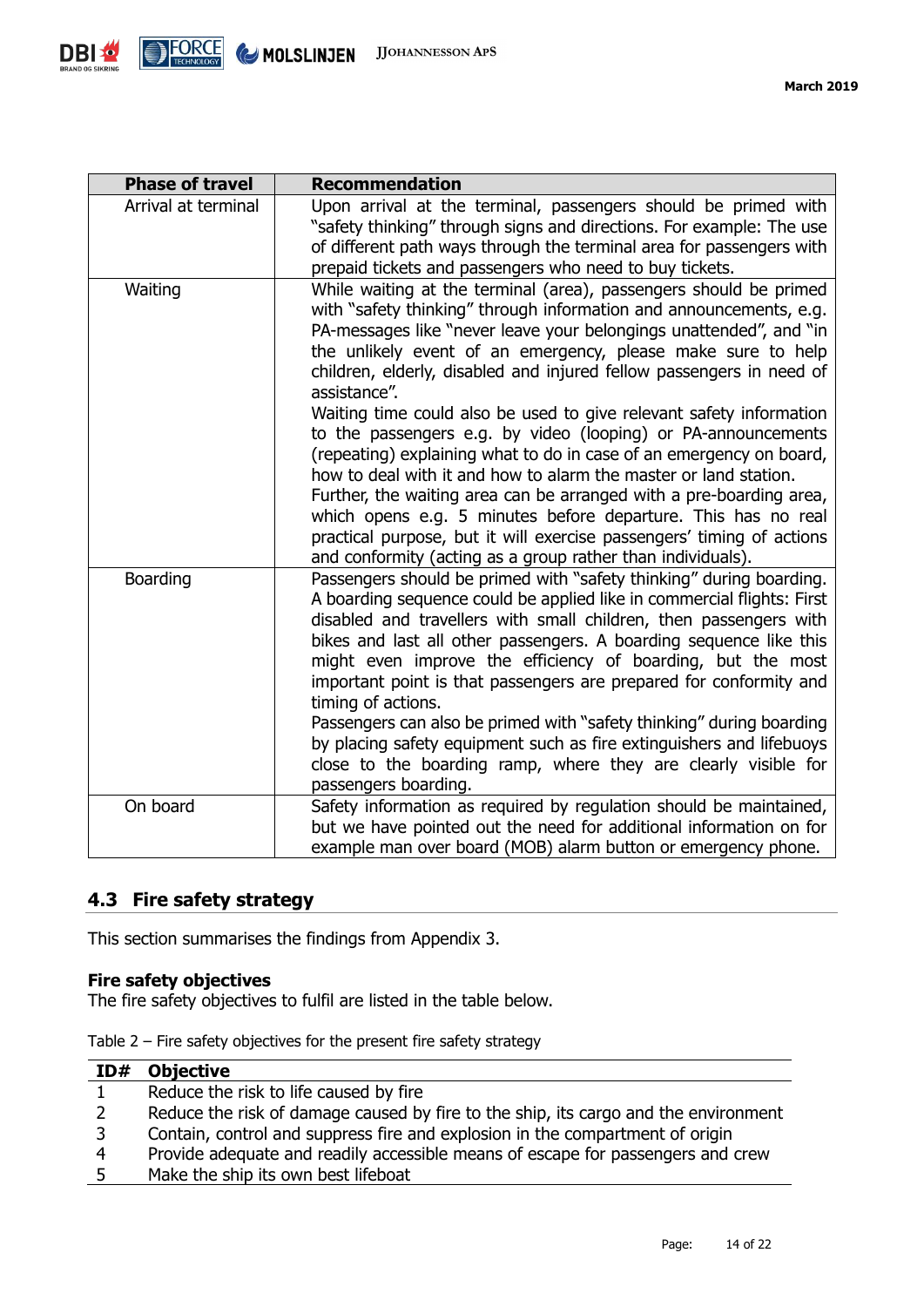

#### **Fire safety design process**

The design process for the fire safety strategy followed a Hazard and Operability procedure out of which fire scenarios are treated in a deterministic way. Mitigation solutions are developed in a performance-based thinking, on the basis that all the scenarios are equally likely to occur. This deterministic approach was chosen due to the lack of data and historic perspective to create a probabilistic description of the scenarios.

The performance based approach advocates for a closer position to "holistic" design by seeing the ship as an integrated system, and by including human factors in the design.

Seeing the ship as a system means that solutions for a given room should find their place within the overall design, without conflicting with choices made elsewhere. This also means that the design attempts to maximise the unicity of technical solutions, and designs the interfaces between rooms and interactions between rooms and systems so as to maximise the level of safety.

The fire safety engineering team chose to follow a room-by-room approach to produce, paradoxically, a holistic fire safety strategy. The intention is that a room-by-room approach will identify necessary fire protection for each individual room, and at the same time highlight common themes between rooms to unify the solutions at the scale of the ship. Moreover, incompatibilities between individual room solutions can then surface and be treated accordingly.

The proposed approach has the advantage to address specific fire scenarios. It highlights necessary measures to protect a given room, as well as common themes between rooms which leads to a shipwide protection solution, hence the reference to the term "holistic". The systematic approach makes the method function as an iterative process from a total ship perspective, in which the "holistic" design choices are refined and validated.

The main drawback of this method is its extensiveness, making it time-consuming. The process is also repetitive at times, boredom becoming an actual risk so issues could be overlooked.

In general, it was found a very useful, insightful method leading the team to ask highly relevant questions. The fire safety strategy was laid down this way and believed to be valid. Fire safety engineering calculations were performed on the basis of the strategy, illustrating some of its premises and their viability. Though heavy, this process is considered as useful and relevant.

#### Fire safety strategy

As a result of this work, the fire safety strategy laid out consists of the following points:

- The roles of the Master and the ship are split. The ship is considered as a member of the team it forms with the Master, and as such the ship has a defined roles with functions it has to perform. The actions of the team and the relationship between the team members promotes the achievement of the fire safety objectives.
	- $\circ$  The roles are split so that the Master is responsible for the passengers, the communication with them, their obedience to directions, the communication to shore, the coordination of rescue, and he retains the decision power at all times. The Master is responsible for the decision to evacuate the ship, and for the organisation of the evacuation.
	- $\circ$  The ship has the role of handling fire-related tasks. It means that it takes care of detection, detection confirmation, active firefighting, initiation of return to port procedure, sending distress signal, monitoring the fire situation and reporting it to the Master. This way the Master retains the possibility to handle the situation with the passengers and shore.
- The Master and the ship are part of a team, creating a synergy and a thereby a safety system which can check itself, increasing redundancy.
- Early detection is a critical parameter, and is coupled with early suppression.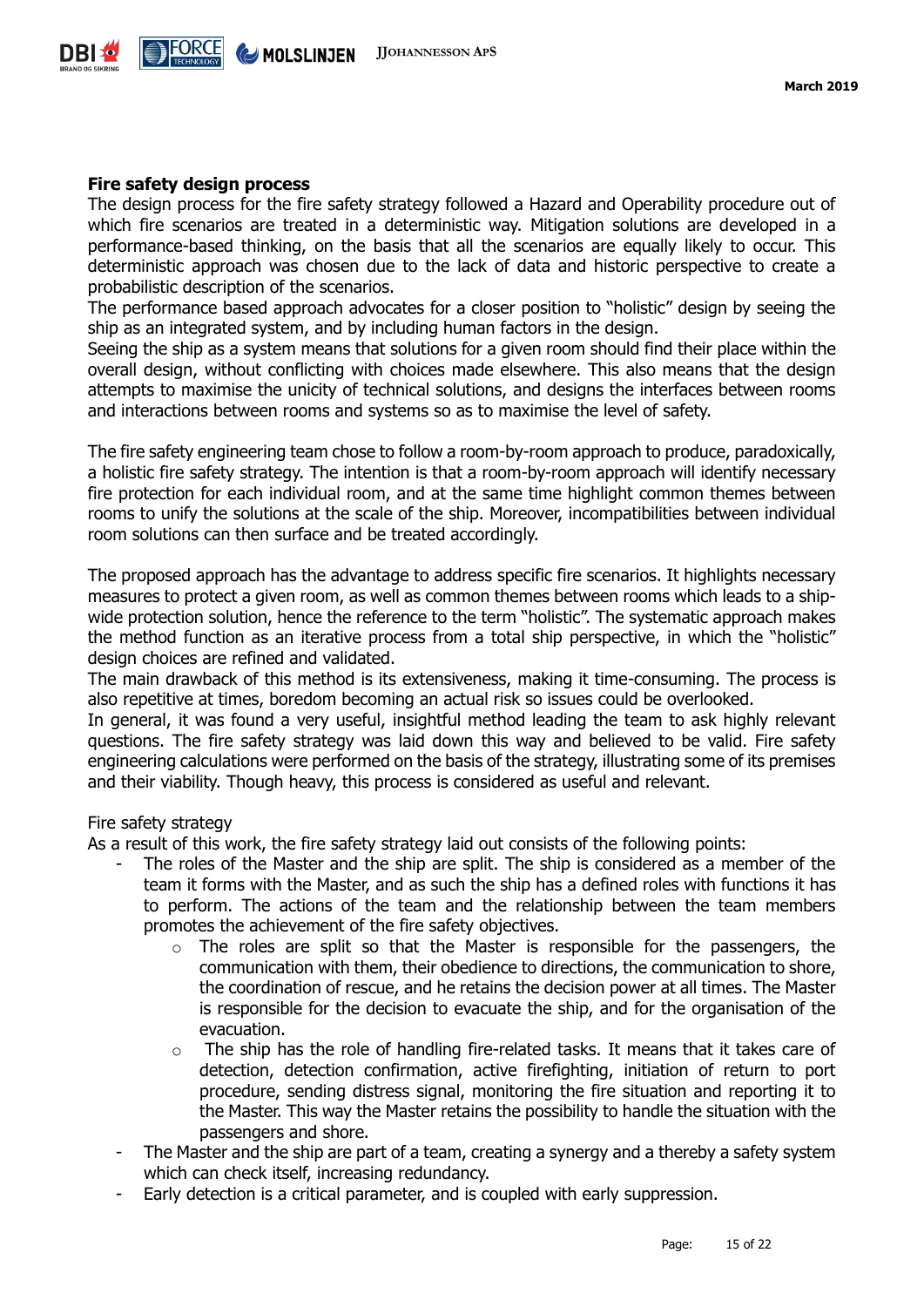

- Fast decision making by automating actions. Speed and efficiency are possible by the use of computerised systems, decreasing time-to-action dramatically (e.g. detection confirmation, firefighting…). This maximises the chance to control the fire an contain it to the compartment of origin.
- Keeping passengers on board to avoid potentially risky evacuation, leading to the use of two muster stations and two evacuation zones, should it be necessary.
- High level of redundancy of fire safety systems
- Fire safety design integrates the operational setup of the ship and accounts for passenger behaviour (e.g. use of fire rated glass to separate the two fire zones, or the discussion on the use of MES to avoid MOB situations).

#### **Engineering passive protection**

A case exercise of fire safety engineering was provided to illustrate the technical possibility to keep passengers on board the ship at all times. The most dangerous fire scenario was estimated to be a fully developed battery fire in the below deck spaces.

The first step of the engineering exercise aimed at calculating the temperatures which could be expected from such a fire, according to various ventilation conditions in the battery room. The second step of the engineering exercise evaluated whether a standard A60 deck solution would be sufficient to provide a liveable environment to the passengers situated on the deck above. If this could be achieved, the principle of safe return to port would be ensured since the ship is fitted with two battery rooms (e.g. sailing capability assumed functional) and evacuation would be unnecessary.

The engineering exercise turned out positively, showing that in most cases the standard A60 deck could provide the right environment for the passengers to stay on board. Indeed in most ventilation cases the temperatures were not exceeding 40 °C on the unexposed side of the deck for the entire duration of the fire. Certain ventilation cases, corresponding to having a door open, lead to temperatures above 120 °C on the unexposed side of the deck. The takeout being that doors should be kept closed at all times. These results also showed the irrelevance of the ISO 834 curve used for testing purposes when it turns to real-life designs. Limitations of the calculations should be emphasised, as discussed in Appendix 3.

#### <span id="page-15-0"></span>**4.4 "Holistic" perspective**

#### <span id="page-15-1"></span>**4.4.1 "Holistic" perspective on fire safety**

This perspective could be based on the description of a socio-technical system with both human and technical components: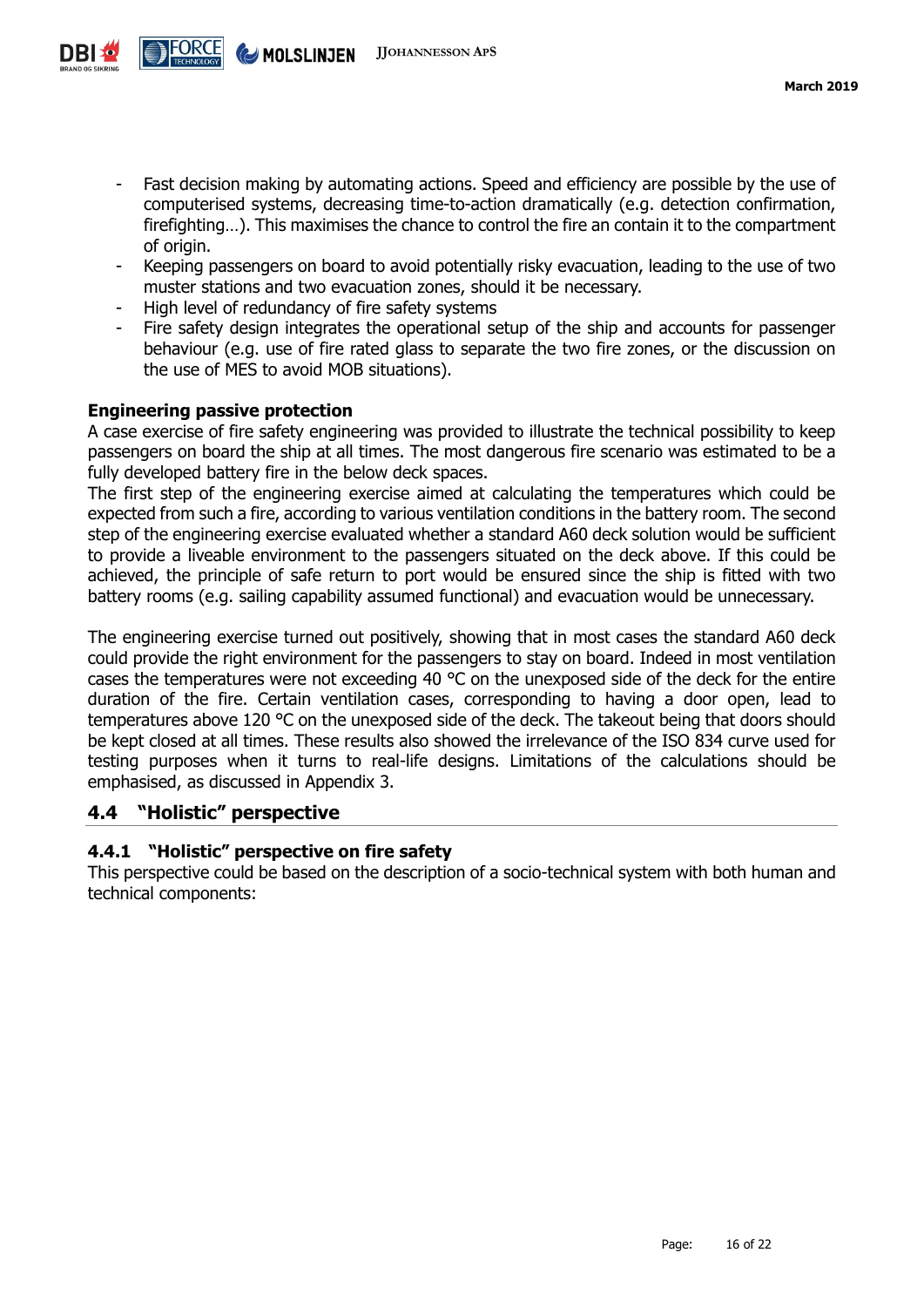

"During the 1960s a number of social scientists at the Tavistock Institute in London formed the idea that organizations could be described as sociotechnical systems. Furnham (1997) describes sociotechnical systems as "a set of interrelated elements that functions as a unit for a specific purpose" (p. 74). It is obvious that organizations in the maritime domain are consistent with the sociotechnical systems perspective. As described in previous sections a maritime organization could be the ship owner or shipping company and a part of the organization could be a specific ship. It should also be obvious that ships can be analyzed as a combination of technology (the vessel, engine, equipment, instruments, etc.) and a social system (the crew, their culture, norms, habits, custom, practices, etc.). If we use the idea about sociotechnical systems as an approach for the analysis of maritime accidents and safety, we could talk about system error rather than organizational or human error. If we are able to define the "set of interrelated elements" in the sociotechnical system, and thereby build a model of the system, we would have a useful tool for the analysis of maritime accidents, incidents, or safety-related issues, a tool that would be more precise than the general and all-encompassing human error term". (Grech, Horberry & Koester 2008, p. 19-20)

"The sociotechnical system model advocates a more holistic systematic approach rather than a piecemeal, fragmented approach for dealing with relationships among various elements that form a system". (op.cit., p. 20)

This system is illustrated in a socio-technical system model called the SEPTIGON-model:

"We argue that the sociotechnical system model is a systematic approach for viewing human factors; it indicates how various factors interact to influence system performance. By managing these factors we can strive to ensure that the system as a whole operates within a safe boundary". (Grech, Horberry & Koester 2008, p. 23-24)

"The sociotechnical system model. The model is also called "The Septigon Model." Septigon refers to Society and Culture, Physical Environment, Practice, Technology, Individual, Group and Organizational Environment Network. Septigon is also the name of a shape with seven sides  $-$  the outline of the model". (op.cit., p. 21)

The SEPTIGON-model comprises seven main domains:

- Individual
- Processes (this domain was called "Practice" in early versions of the model)
- Technology
- Group
- Physical environment
- Organizational environment
- Society and culture

Definitions for these elements originate from Rizzo and Save (1999) and the ECCAIRS Human Factors classification system (Grech, Horberry & Koester 2008).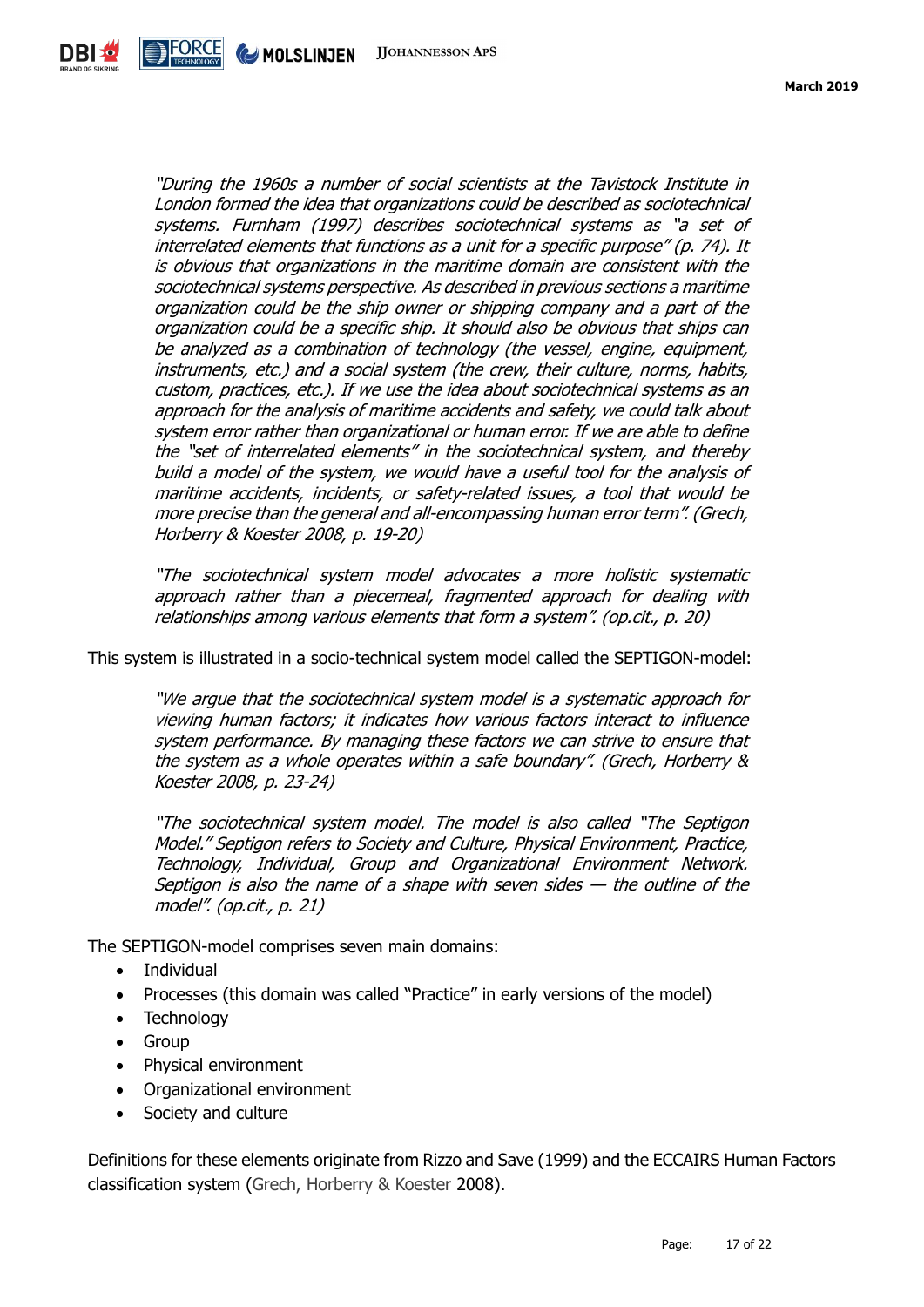

The SEPTIGON-model is illustrated in figure 1:

## The SEPTIGON-model



Figure 1: The SEPTIGON-model (Grech, Horberry & Koester 2008). Septigon refers to Society and Culture, Physical Environment, Processes, Technology, Individual, Group and Organizational Environment Network. Septigon is also the name of a shape with seven sides — the outline of the model. The SEPTIGON-model consists of seven internally connected elements, and the base point is the individual in the top of the model. The connections in the model or system symbolize the different interactions between the elements and how these interactions are always influenced by other interactions within the system.

The philosophy behind a holistic approach to fire safety is based on the assumption, that fires occur in complex settings with both human and technical components, and that fire safety therefore should be accomplished from a broad perspective on how different components of the system each individually as well as in interaction could contribute to the overall safety of the entire system. This approach is different from non-holistic approaches focusing only on for example technical solutions.

"Historically, humans have developed a divisional approach to solve problems, rather than a more holistic systematic approach. This is reasonable enough as dividing a problem into smaller parts can make it simpler and hence easier to solve. Does it really? Vicente (2004) argues that this "reductionist strategic approach" that has been adopted for centuries by humans has "led directly to our troubles with technology." Vincente mainly attributes this to the fact that scientific knowledge has been divided into two broad groups: the first is the technological sciences, and the second the human sciences. This has created a situation in which most people would be biased toward their own discipline and are usually induced to make the assumption that anything beyond their realm of understanding can be safely ignored. Hence, a situation has arisen where engineers and designers tend to focus only on the technical aspects of design adopting, as Vicente argues, a "mechanistic" view, while the human sciences group tend to focus mainly on people, adopting what he describes as a more "humanistic" view". (Grech, Horberry & Koester 2008, p. 19)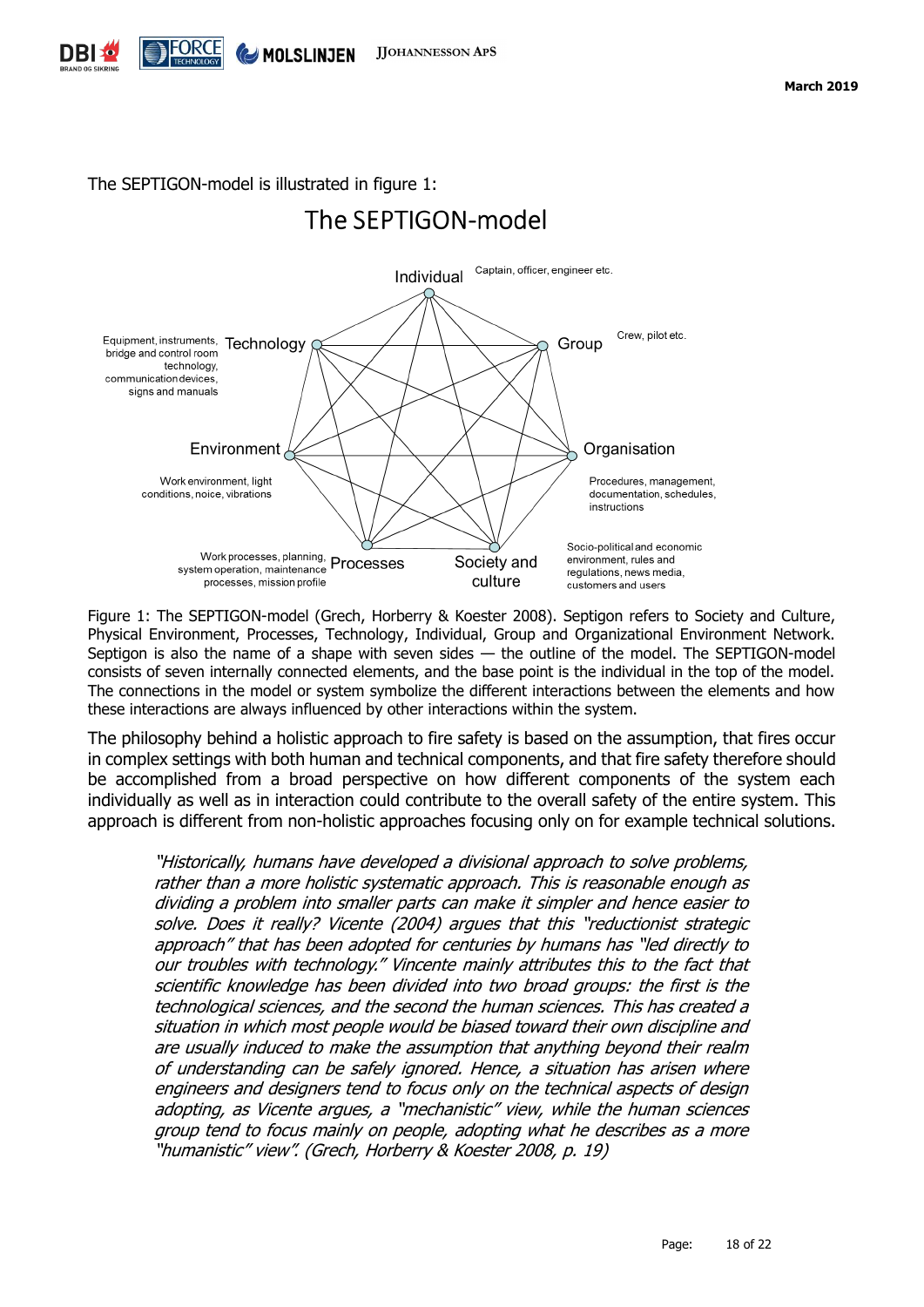

The holistic approach to fire safety is based on The SEPTIGON-model can best illustrated with two examples. The first example illustrates how safety can be obtained through design when looking at the interaction between individual and technology in a broad and complex context. The second example illustrates how the holistic perspective can support the design of an intervention when interaction between the individual passenger and the technology is not obvious or intuitive.

#### <span id="page-18-0"></span>**4.4.2 Example 1 – use of the life rafts as escape routes**

#### **The use of life rafts as escape route to prevent passengers from jumping over board into the water**

Evidence from on board interviews with passengers show, that some passengers in case of fire on board will jump over board into the water in the belief that they will be able to swim away from the burning ferry to a safe place: to the shore or to shallow water from where they can walk to shore. The result of this would be an even more unsafe situation including "man over board". The rescue effort would therefore – apart from the burning ferry – also include the rescue of passengers swimming in the water. Different precautions could be taken to prevent the situation of man over board on top of a fire on board. One is to give instructions to passengers on not to jump over board e.g. by explaining the dangers of doing so. Another one is to provide them with a safe escape in the form of a life raft even though the life raft is not strictly necessary from an evacuation perspective (the ferry being "its own life raft"). This can be illustrated using The SEPTIGON-model (see figure 2) where the individual is the passenger showing irrational behaviour during a fire on board the ferry. The technology is in this case the life raft providing a safe escape and alternative from jumping over board in the water. The situation is thereby changed from unsafe (man over board) to safe through the interaction between technology (life raft) and individual (the passenger showing irrational behaviour), where the life raft by its presence is nudging the passenger to use the life raft as way of escape rather jumping into the water.

The use of the life raft for this purpose should be seen in context: The physical environment will have an influence on how attractive the life raft options is perceived by the passenger. The life raft will probably be perceived as a more attractive alternative to jumping into the water in a cold and stormy weather and in the dark at night than in the warm and sunny summer. The use of the life raft would probably require an action by somebody else than the passenger activating the life raft – e.g. the master on board the ferry, the group in The SEPTIGON-model. The action of the master would most probably be based on a procedure made by the organisation. And the activation of the life raft can be considered as a process with some steps. The general perception of risk and safety, the use of a life raft, fire on board a ferry, the perception of dangers related to jumping into the water among passengers is most probably formed through influence and experience from society and culture e.g. through media reports on accidents and fires and passenger behaviour in emergency. You could even say that passengers' evaluation of their own swimming skills when jumping over board depends on society and culture and for example traditions of teaching swimming in schools and national tradition on going swimming at the beach.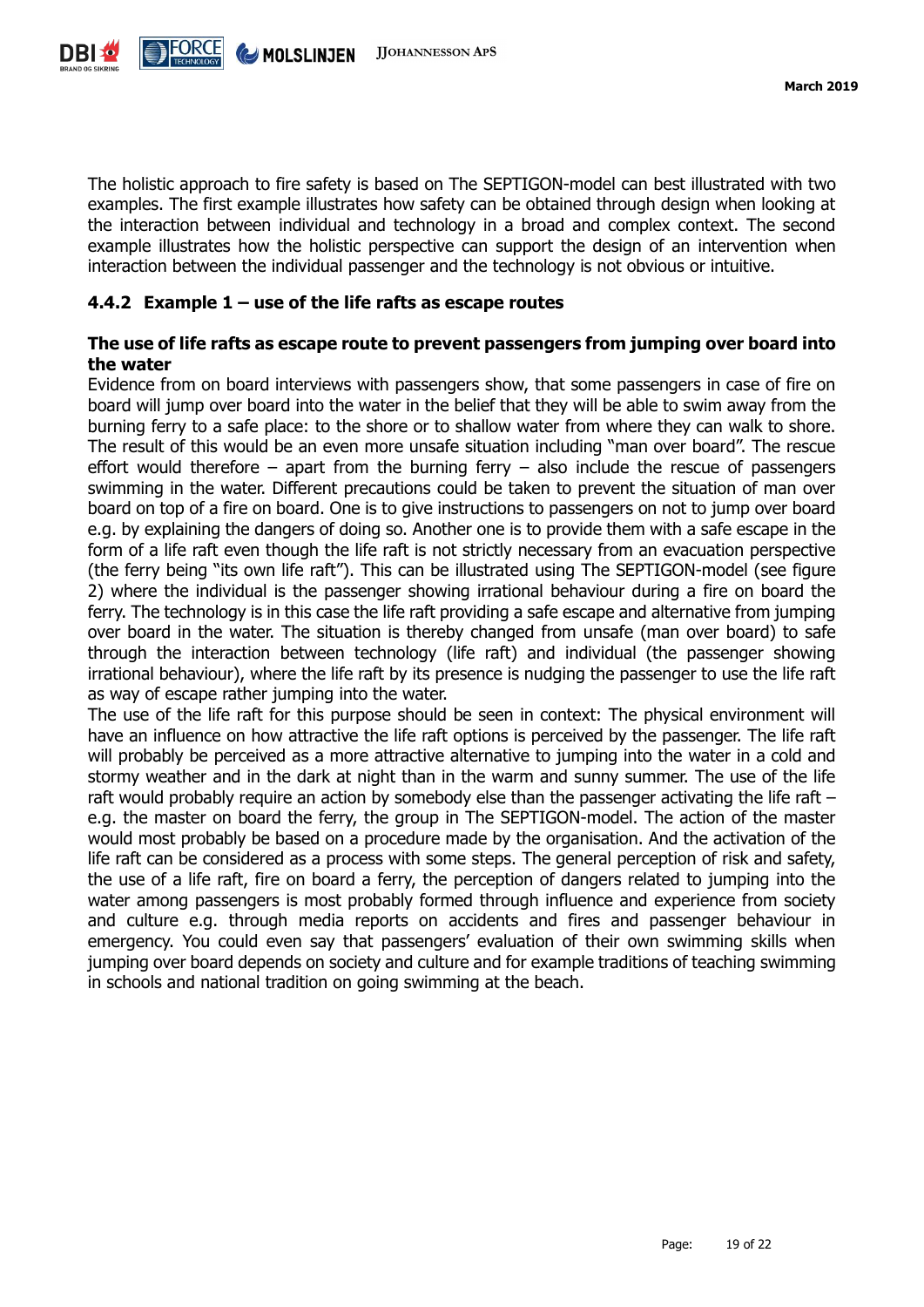



Figure 2: Holistic approach. The individual is the passenger showing irrational behaviour during a fire on board the ferry. The technology is in this case the life raft providing a safe escape and alternative from jumping over board in the water. The situation is thereby changed from unsafe (man over board) to safe through the interaction between technology (life raft) and individual (the passenger showing irrational behaviour).

#### <span id="page-19-0"></span>**4.4.3 Example 2 – the use of fire rated glass doors and passengers reaction**

#### **The use of fire rated glass doors and passengers' reaction if they can see flames though the door**

The scenario in example 2 is that there is a fire on the car deck on the ferry and that passengers are evacuated to the passenger cabin/lounge and protected from the fire by fire rated glass doors. It is not obvious or intuitive from the design of these protecting glass doors alone, that they are good enough to protect passengers from the fire. It is therefore conceivable that passengers will perceive the situation as unsafe (not protected) when it is in fact safe (protected). The effect of the fire rated glass door (technology) cannot alone be based on intuitive perception of the design and should therefore be accompanied by information to passengers as a supplement. This information can be given through a combination of signs and verbal information through the passenger announcement system. See figure 3 for illustration: The individual is the passenger perceiving the glass door as non-protective and therefore the situation as unsafe. In fact, the glass door protects passengers from fire, but it does not appear intuitively from the design alone (glass is perceived as fragile as an experience from society and culture). Therefore, information about the effect of the glass door should be given to passengers as a supplement from the master (group), and this should be described in emergency procedures (from the organisation).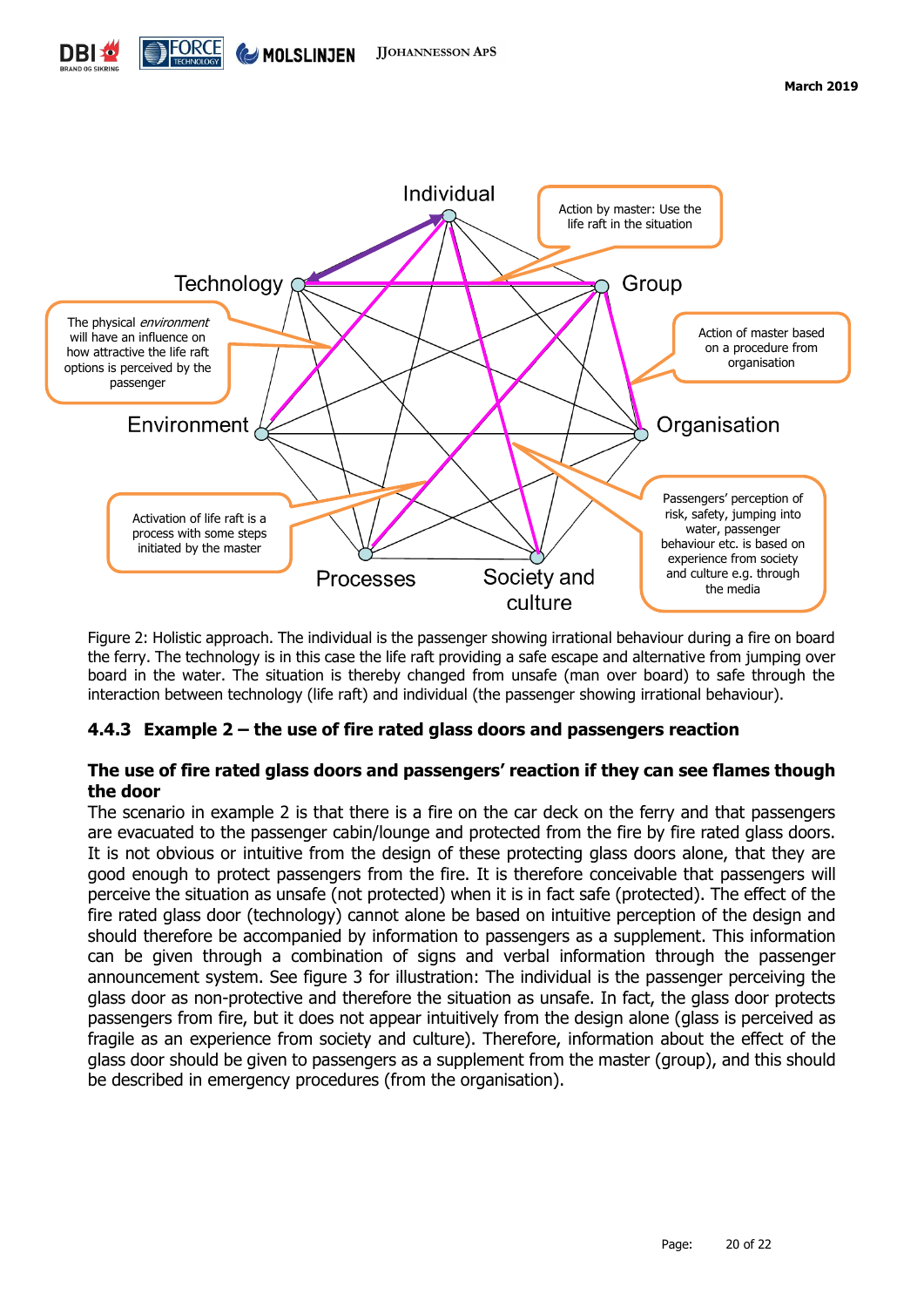



Figure 3: Holistic approach to the perception of safety. The individual is the passenger perceiving the glass door as non-protective and therefore the situation as unsafe. In fact, the glass door protects passengers from fire, but it does not appear intuitively from the design alone (glass is perceived as fragile as an experience from society and culture). Therefore, information about the effect of the glass door should be given to passengers as a supplement from the master (group), and this should be described in emergency procedures (from the organisation).

#### Source:

Grech, M.R., Horberry, T.J. & Koester, T. (2008). Human Factors in the Maritime Domain. Boca Raton, FL: CRC Press.